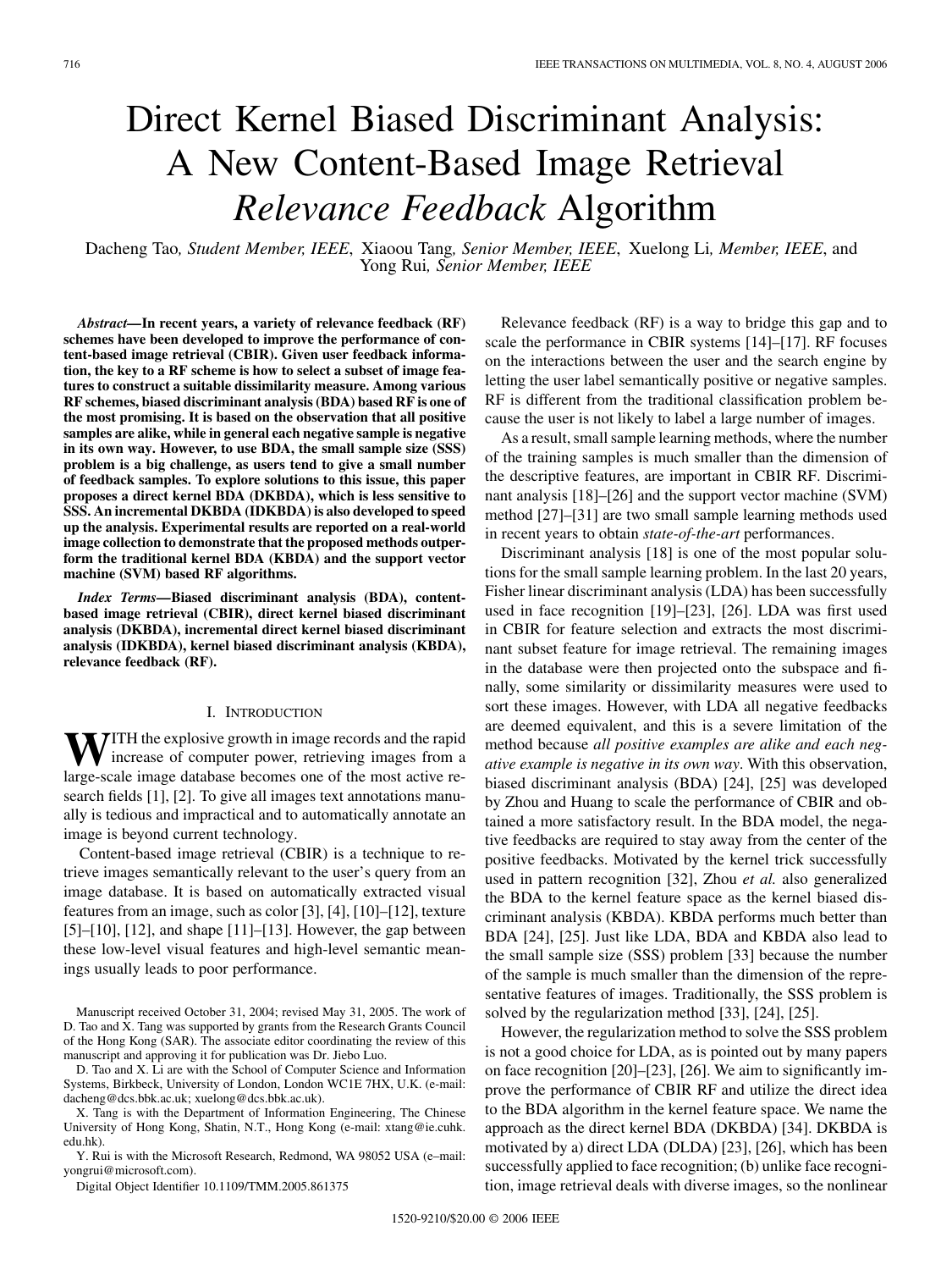properties of image features should be considered because of the success of kernel algorithms in pattern recognition.

The DKBDA algorithm can be regarded as an enhanced KBDA. According to the kernel trick idea, the original input space is first nonlinearly mapped to an arbitrarily high dimension feature space, in which the distribution of the images' patterns is linearized. Then, the DLDA idea [\[23\], \[26\]](#page-11-0) is used to obtain a set of optimal discriminant basis vectors in the kernel feature space. The BDA criterion is modified as in Liu *et al.* [\[20\],](#page-10-0) so that a robust result can be gained.

The following section describes the related previous work: BDA, KBDA, and DLDA; DKBDA is then proposed in [Sec](#page-2-0)tion III; in [Section IV,](#page-4-0) an image retrieval system is introduced; in [Section V](#page-4-0), a large number of experiments validate the effectiveness and efficiency of DKBDA on a large real world image database; possible future work is briefly described in [Section VI](#page-5-0); finally, [Section VII](#page-7-0) draws conclusions. Detailed deduction of DKBDA is given in [Appendix A; Appendix B](#page-8-0) provides full deduction of the incremental DKBDA (IDKBDA).

#### II. PREVIOUS WORK

In this section, previous work including Direct Linear Discriminant Analysis (DLDA), Biased Discriminant Analysis (BDA), and Kernel Biased Discriminant Analysis (KBDA) are introduced.

#### *A. Direct Linear Discriminant Analysis (DLDA)*

Before describing DLDA [\[23\]](#page-11-0), we first describe linear discriminant analysis (LDA) [\[18\]](#page-10-0).

LDA tries to find the best discriminating subspace for different classes. It is spanned by a set of vectors  $W$ , which aims at maximizing the ratio between  $S_b$  and  $S_W$ , the *within-class scatter matrix* and the *between-class scatter matrix*:

$$
\mathbf{W} = \underset{\mathbf{W}}{\arg \max} \frac{\|\mathbf{W}^{\mathrm{T}} \mathbf{S}_b \mathbf{W}\|}{\|\mathbf{W}^{\mathrm{T}} \mathbf{S}_w \mathbf{W}\|}.
$$
 (1)

Assume the training set contains  $c$  individual classes and each class  $C_i$  has  $N_i$  samples. Then  $S_b$  and  $S_w$  are defined as

$$
\begin{cases}\n\mathbf{S}_b = \frac{1}{N} \sum_{i=1}^{C} N_i (\mathbf{m}_i - \mathbf{m}) (\mathbf{m}_i - \mathbf{m})^T \\
\mathbf{S}_w = \frac{1}{N} \sum_{i=1}^{C} \sum_{j=1}^{N_i} (\mathbf{x}_j^i - \mathbf{m}_i) (\mathbf{x}_j^i - \mathbf{m}_i)^T, \mathbf{x}_j^i \in C^i\n\end{cases}
$$
\n(2)

where  $N = \sum_{i=1}^{c} N_i$ .  $\mathbf{m} = (1/N) \sum_{i=1}^{N} \mathbf{x}_i$  is the mean vector of the total training set.  $\mathbf{m}_i = (1/N_i) \sum_{i=1}^{N_i} \mathbf{x}_i^i$  is the mean vector for the individual class  $C_i$ .  $\mathbf{x}_i^i$  is the  $j^{\text{th}}$  sample belongs to class  $C_i$ . Therefore, **W** can be computed from the eigenvectors of  $S_w^{-1}S_b$ . Given c equals 2, LDA changes to Fisher discriminant analysis (FDA); otherwise, multiple discriminant analysis (MDA).

LDA has the SSS problem when the number of the training samples is smaller than the dimension of the low-level visual features, which is almost always true for CBIR RF.

Yu *et al.* [\[23\]](#page-11-0) propose a DLDA method. It accepts highdimensional data as input, and optimizes Fisher's criterion directly without any feature extraction or dimension reduction steps. So, it takes advantage of all the information within and outside of the null space of  $S_w$ . In this approach,  $S_b$  is first diagonalized, then the null space of  $S_b$  is removed:

$$
\mathbf{Y}^T \mathbf{S}_b \mathbf{Y} = \mathbf{D}_b \succ 0 \tag{3}
$$

where Y comprises eigenvectors and  $D_b$  comprises the corresponding nonzero eigenvalues of  $S_b$ .  $S_w$  is transformed to

$$
\mathbf{K}_w = \mathbf{D}_b^{-\frac{1}{2}} \mathbf{Y}^T \mathbf{S}_w \mathbf{Y} \mathbf{D}_b^{-\frac{1}{2}}
$$
(4)

where  $\mathbf{K}_w$  is diagonalized by eigenanalysis:

$$
\mathbf{U}^T \mathbf{K}_w \mathbf{U} = \mathbf{D}_w. \tag{5}
$$

The LDA transformation matrix is defined as

$$
\mathbf{W} = \mathbf{Y} \mathbf{D}_b^{-\frac{1}{2}} \mathbf{U} \mathbf{D}_w^{-\frac{1}{2}}.
$$
 (6)

In DLDA, the null space of  $S_b$  is removed, and the discriminant vectors are restricted in the subspace spanned by class centers. It is assumed that the null space of  $S_b$  contains no discriminative information at all.

#### *B. Biased Discriminant Analysis (BDA)*

Zhou *et al.* [\[24\]](#page-11-0), [\[25\]](#page-11-0) developed BDA, which defines the  $(1 +$ -*class classification problem*. This means there is an unknown number of classes but the user is only interested in one class.

BDA tries to find the subspace to discriminate the positive samples (the only class of concern to the user) and negative samples (unknown number of classes). It is spanned by a set of vectors W maximizing the ratio between the biased matrix  $S_u$  and the positive covariance matrix  $S_x$ :

$$
\mathbf{W} = \underset{\mathbf{W}}{\arg \max} \frac{\|\mathbf{W}^{\mathrm{T}} \mathbf{S}_y \mathbf{W}\|}{\|\mathbf{W}^{\mathrm{T}} \mathbf{S}_x \mathbf{W}\|}.
$$
 (7)

Assume the training set contains  $N_x$  positive and  $N_y$  negative samples.  $S_x$  and  $S_y$  can be defined as (8):

$$
\begin{cases}\n\mathbf{S}_x = \sum_{i=1}^{N_x} (\mathbf{x}_i - \mathbf{m}_x)(\mathbf{x}_i - \mathbf{m}_x)^T \\
\mathbf{S}_y = \sum_{i=1}^{N_y} (\mathbf{y}_i - \mathbf{m}_x)(\mathbf{y}_i - \mathbf{m}_x)^T\n\end{cases}
$$
\n(8)

where  $x_i$  denotes the positive samples,  $y_i$  denotes the negative samples, and  $\mathbf{m}_x = (1/N_x) \sum_{i=1}^{N_x} \mathbf{x}_i$  is the mean vector of the positive samples.  $W$  can be computed from the eigenvectors of  $S_x^{-1}S_y$ . Firstly, BDA minimizes the variance of the positive samples. Then it maximizes the distance between the two centers of the positive feedbacks and all negative feedbacks.

## *C. Kernel Biased Discriminant Analysis (KBDA)*

The data is in a nonlinear space, in which the kernel method is successfully used. Therefore, BDA is generalized to its kernel version, named as KBDA. To obtain the nonlinear generalization, the linear input space is mapped to a nonlinear kernel feature space:

$$
\mathbf{\Phi}: R^N \to \mathbf{F} \tag{9}
$$

$$
\mathbf{x} \mapsto \mathbf{\Phi}(\mathbf{x}).\tag{10}
$$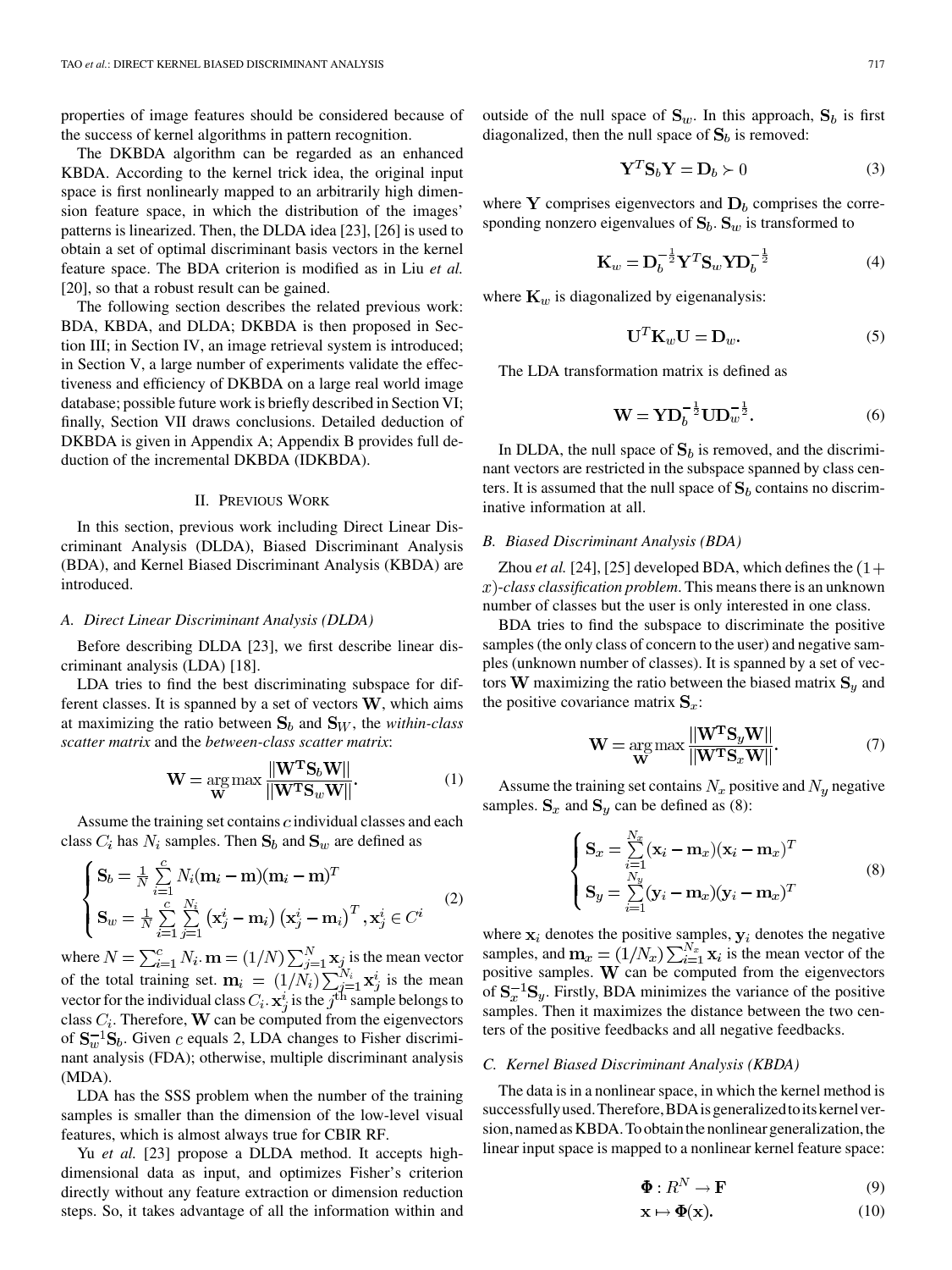<span id="page-2-0"></span>The data  $x_1, x_2, \ldots, x_n \in R^N$  is mapped from  $R^N$  into a potentially much higher dimensional feature space  $\bf{F}$ . Now, given a learning problem, one can consider the BDA in  $F$  instead of  $R<sup>N</sup>$ . In other words, the idea behind KBDA is to perform the BDA in the feature space F instead of the input space  $R^N$ .

Let  $S_x^{\phi}$  and  $S_y^{\phi}$  be the *positive within-class scatter* and the *negative scatter with respect to positive centroid* matrices in the feature space  $\bf{F}$ . They can be respectively expressed as follows:

$$
\begin{cases}\n\mathbf{S}_{x}^{\phi} = \sum_{i=1}^{Nx} (\boldsymbol{\varphi}(\mathbf{x}_{i}) - \overline{\boldsymbol{\varphi}}(\mathbf{x})) (\boldsymbol{\varphi}(\mathbf{x}_{i}) - \overline{\boldsymbol{\varphi}}(\mathbf{x}))^{T} = \boldsymbol{\Phi}_{x} \boldsymbol{\Phi}_{x}^{T} \\
\mathbf{S}_{y}^{\phi} = \sum_{i=1}^{Ny} (\boldsymbol{\varphi}(\mathbf{y}_{i}) - \overline{\boldsymbol{\varphi}}(\mathbf{x})) (\boldsymbol{\varphi}(\mathbf{y}_{i}) - \overline{\boldsymbol{\varphi}}(\mathbf{x}))^{T} = \boldsymbol{\Phi}_{y} \boldsymbol{\Phi}_{y}^{T} \\
\begin{cases}\n\boldsymbol{\Phi}_{x} = [\boldsymbol{\varphi}(\mathbf{x}_{1}) - \overline{\boldsymbol{\varphi}}(\mathbf{x})] \\
\boldsymbol{\Phi}_{y} = [\boldsymbol{\varphi}(\mathbf{y}_{1}) - \overline{\boldsymbol{\varphi}}(\mathbf{x})]_{1 \leq i \leq N_{x}}\n\end{cases} (12)\n\end{cases}
$$

where  $\bar{\varphi}(\mathbf{x}) = (1/N_x) \sum_{i=1}^{N_x} \varphi(\mathbf{x}_i)$  is the centroid of positive samples,  $N_x$  is the positive samples' number, and  $N_y$  is the negative samples' number. KBDA determines a set of optimal discriminant basis vectors  $\mathbf{W} = \{w_k\}_{k=1}^m$ , which, according to eigenvectors of  $S_x^{\phi-1}S_y^{\phi}$ , can be obtained to solve the following eigenvalue problem:

$$
\mathbf{W} = \underset{\mathbf{W}}{\arg \max} \frac{\left\| \mathbf{W}^{\mathrm{T}} \mathbf{S}_{y}^{\phi} \mathbf{W} \right\|}{\left\| \mathbf{W}^{\mathrm{T}} \mathbf{S}_{x}^{\phi} \mathbf{W} \right\|}.
$$
 (13)

The dimension of the feature space  $\bf{F}$  is arbitrarily high, and possibly infinite. Fortunately, there is no need to use the exact  $\Phi(\mathbf{x})$  to calculate W, because the kernel method can be utilized to avoid mapping the feature point from the linear input space to a nonlinear kernel feature space. This mapping is based on replacing the dot product with a kernel function in  $R<sup>N</sup>$ .

In KBDA based RF, the number of feedback samples is much smaller than the dimension of the low-level visual feature. This leads to a degenerated  $S_x^{\phi}$ , i.e., the SSS problem or the matrix singular problem. Zhou *et al.* [\[24\], \[25\]](#page-11-0) solve the SSS problem by the regularized version  $S_x^{\phi}$  and  $S_y^{\phi}$ , which adds small quantities to the diagonal of the scatter matrices. However, this is not an optimal solution and sometimes it may lead to an ill-posed problem, which limits the performance of their method.

# III. DIRECT KERNEL BIASED DISCRIMINANT ANALYSIS (DKBDA) AND ITS INCREMENTAL VERSION

The regularization method to solve the SSS problem is not a good choice for LDA, as is pointed out by many papers on face recognition [\[20\]](#page-10-0)[–\[23\],](#page-11-0) and [\[26\].](#page-11-0) We aim to significantly improve the performance of CBIR RF and utilize the direct idea to the BDA algorithm in the kernel feature space. This direct method is proposed based on *all positive examples are alike and each negative example is negative in its own way* [\[24\]](#page-11-0), [\[25\].](#page-11-0) We name the approach as the direct kernel BDA (DKBDA).

DKBDA is motivated by a) the fact that direct LDA (DLDA) [\[23\]](#page-11-0), [\[26\],](#page-11-0) recently developed for face recognition, has made some advances; and b) unlike face recognition, image retrieval deals with diverse images, so the nonlinear properties of image

features should be considered because of the success of kernel algorithms in pattern recognition.

DKBDA can be regarded as an enhanced KBDA. According to the kernel trick idea, the original input space is first nonlinearly mapped to an arbitrarily high dimension feature space, in which the distribution of the images' patterns is linearized. Then, the DLDA idea [\[23\]](#page-11-0), [\[26\]](#page-11-0) is used to obtain a set of optimal discriminant basis vectors in the kernel feature space. The BDA criterion is modified as in Liu *et al.* [\[20\]](#page-10-0), so that a robust result can be gained. First of all, the kernel matrix  $\bf{K}$  is introduced:

where

$$
\mathbf{K}_{xx} = [k(\mathbf{x}_i, \mathbf{x}_j)]_{\substack{1 \leq i \leq Nx \\ 1 \leq j \leq Nx}} \quad \mathbf{K}_{xy} = [k(\mathbf{x}_i, \mathbf{y}_j)]_{\substack{1 \leq i \leq Nx \\ 1 \leq j \leq Ny}} \quad \mathbf{K}_{yy} = [k(\mathbf{y}_i, \mathbf{y}_j)]_{\substack{1 \leq i \leq Ny \\ 1 \leq j \leq Ny}} \quad \mathbf{K}_{yy} = [k(\mathbf{y}_i, \mathbf{y}_j)]_{\substack{1 \leq i \leq Ny \\ 1 \leq j \leq Ny}} \quad
$$

 $\mathbf{K} = \begin{bmatrix} \mathbf{K}_{xx} & \mathbf{K}_{xy} \ \mathbf{K}_{yx} & \mathbf{K}_{yy} \end{bmatrix}.$ 

(14)

where  $x_i$  stands for positive feedback samples, and  $N_x$  is the number of positive feedback samples;  $y_i$  stands for negative feedback samples, and  $N<sub>y</sub>$  is the number of negative feedback samples.  $k(.,.)$  is the kernel function. Some typical kernel functions can be employed, such as Polynomial, Gaussian, or Sigmoid based kernel functions.

DKBDA begins from the analysis of the *negative scatter with respect to positive centroid* matrix (11). Since the dimension of  $\Phi_{\nu}$  could be arbitrarily infinitive, it is impossible to calculate directly and implement eigen analysis with  $S_x^{\phi}$ . Fortunately, this can be avoided through the following analysis:

$$
\begin{aligned}\n\boldsymbol{\Phi}_{y}^{T} \boldsymbol{\Phi}_{y} \mathbf{e}_{i} &= \lambda_{i} \mathbf{e}_{i} \Rightarrow \boldsymbol{\Phi}_{y} \boldsymbol{\Phi}_{y}^{T} (\boldsymbol{\Phi}_{y} \mathbf{e}_{i}) = \lambda_{i} (\boldsymbol{\Phi}_{y} \mathbf{e}_{i}) \\
\boldsymbol{\Phi}_{y} \boldsymbol{\Phi}_{y}^{T} \mathbf{u}_{i} &= \lambda_{i} \mathbf{u}_{i} \Rightarrow \mathbf{u}_{i} = \boldsymbol{\Phi}_{y} \mathbf{e}_{i} \\
\therefore \mathbf{U} &= \boldsymbol{\Phi}_{y} \mathbf{E}.\n\end{aligned} \tag{15}
$$

The dimension of  $\mathbf{\Phi}_y^T \mathbf{\Phi}_y$  is the number of negative RF samples. The next problem is to obtain the matrix:

$$
\Phi_y^T \Phi_y = \begin{bmatrix} \boldsymbol{\varphi}^T(\mathbf{y}_i) \boldsymbol{\varphi}(\mathbf{y}_j) - \boldsymbol{\varphi}^T(\mathbf{y}_i) \overline{\boldsymbol{\varphi}}(\mathbf{x}) \\ -\overline{\boldsymbol{\varphi}}^T(\mathbf{x}) \boldsymbol{\varphi}(\mathbf{y}_j) + \overline{\boldsymbol{\varphi}}^T(\mathbf{x}) \overline{\boldsymbol{\varphi}}(\mathbf{x}) \end{bmatrix}_{\substack{1 \le i \le Ny \\ 1 \le j \le Ny}}.
$$
 (16)

 $\varphi^T(\mathbf{y}_i)\varphi(\mathbf{y}_j), \varphi^T(\mathbf{y}_i)\bar{\varphi}(\mathbf{x}), \bar{\varphi}^T(\mathbf{x})\varphi(\mathbf{y}_j),$  and  $\bar{\varphi}^T(\mathbf{x})\bar{\varphi}(\mathbf{x})$ should then be calculated. The detailed deductions can be seen from [Appendix A](#page-8-0) and the results are given by the following formulations:

$$
\overline{\boldsymbol{\varphi}}^{T}(\mathbf{x})\overline{\boldsymbol{\varphi}}(\mathbf{x}) = \frac{1}{N_x^2} \mathbf{1}_{Nx,1}^T \mathbf{K}_{xx} \mathbf{1}_{Nx,1}
$$
 (17)

$$
\overline{\boldsymbol{\varphi}}^{T}(\mathbf{x})\boldsymbol{\varphi}(\mathbf{y}_{j}) = \frac{1}{N_{x}}\sum_{m=1}^{N_{x}}k(\mathbf{x}_{m},\mathbf{y}_{j})
$$
(18)

$$
\boldsymbol{\varphi}^T(\mathbf{y}_i)\overline{\boldsymbol{\varphi}}(\mathbf{x}) = \frac{1}{N_x} \sum_{m=1}^{N_x} k(\mathbf{y}_i, \mathbf{x}_m)
$$
(19)

where  $1_{Nx,1}$  is an  $Nx$  by 1 column vector (all terms equal to 1).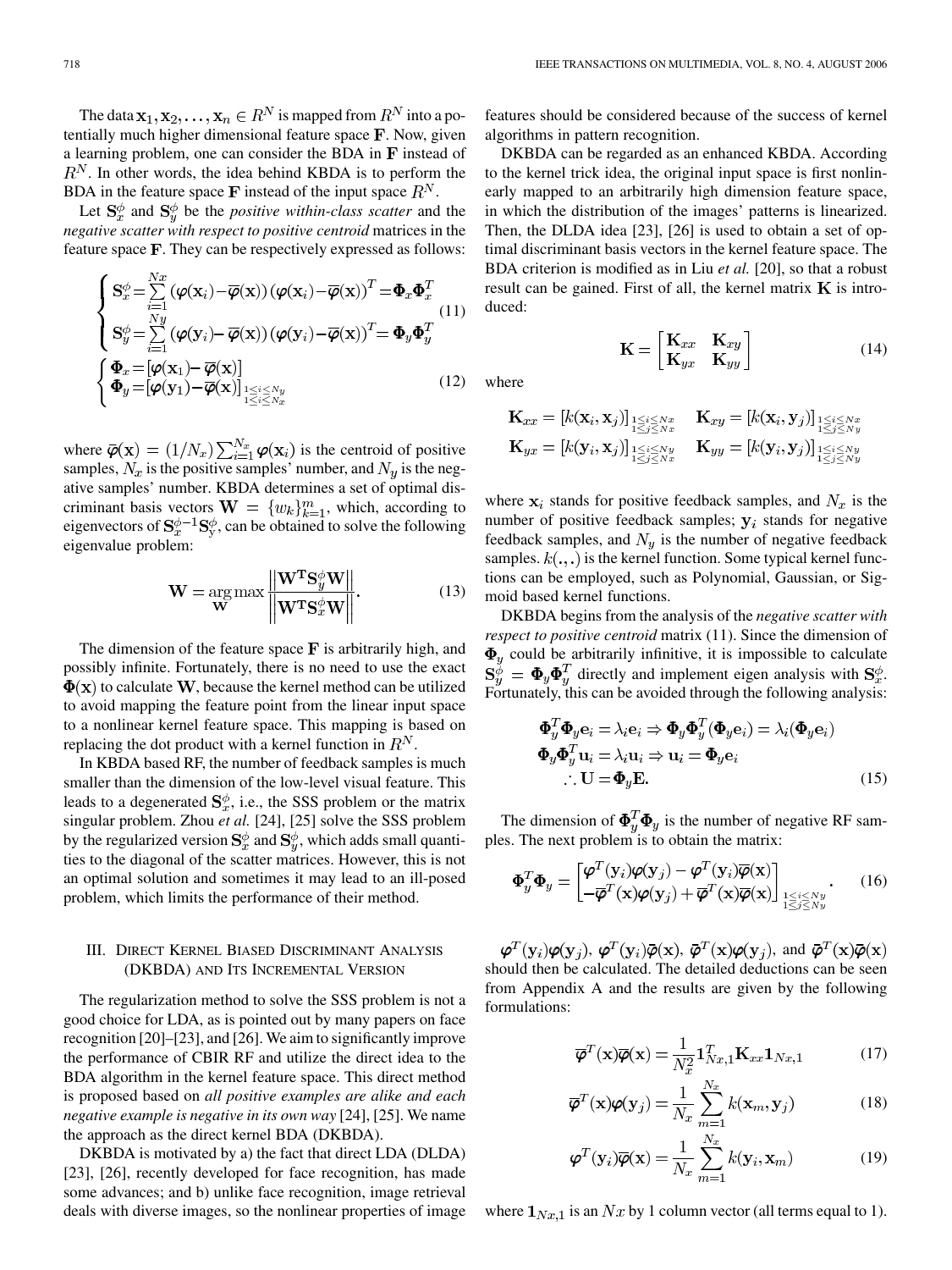So the following formulations can be obtained according to the kernel matrix [\(14\)](#page-2-0):

$$
\mathbf{\Phi}_y^T \mathbf{\Phi}_y = \mathbf{K}_{yy} - \frac{1}{N_x} \mathbf{K}_{yx} \mathbf{1}_{Nx, Ny} - \frac{1}{N_x} \mathbf{1}_{Ny, Nx} \mathbf{K}_{xy} + \frac{\alpha}{N_x^2} \mathbf{1}_{Ny, Ny}
$$
\n(20)

where  $\alpha = \mathbf{1}_{Nx,1}^T \mathbf{K}_{xx} \mathbf{1}_{Nx,1}$ .  $\mathbf{1}_{Nx,Ny}$  is an  $Nx$  by  $Ny$  sized matrix (all terms equal to 1), the same for  $1_{Ny,Nx}$ ,  $1_{Nx,Nx}$  and  $\mathbf{1}_{Ny,Ny}.$ 

Do eigenanalysis with  $(20)$ , and obtain the nonzero space  $E$ of  $\mathbf{\Phi}_y^T \mathbf{\Phi}_y$ , so that  $\mathbf{E}^T \mathbf{\Phi}_y^T \mathbf{\Phi}_y \mathbf{E} = \mathbf{D}_y \succ 0$ . According to [\(15\),](#page-2-0)  $\mathbf{W} = \mathbf{\Phi}_y \mathbf{D}_y^{-1/2} \mathbf{E}$  can be obtained as the normalized nonzero subspace, which can diagonalize the  $\mathbf{\Phi}_y \mathbf{\Phi}_y^T$ , i.e.,  $\mathbf{W}^T \mathbf{S}_y^{\phi} \mathbf{W}$ 0. Here, no need to calculate  $\mathbf{W} = \mathbf{\Phi}_u \mathbf{D}_y^{-1/2} \mathbf{E}$ . Similar to the DLDA, the *positive within class scatter* matrix is projected onto the nonzero space:

$$
\mathbf{W}^T \mathbf{S}_x^{\phi} \mathbf{W} = \mathbf{D}_y^{-\frac{1}{2}} \mathbf{E}^T \mathbf{\Phi}_y^T \mathbf{S}_x^{\phi} \mathbf{\Phi}_y \mathbf{E} \mathbf{D}_y^{-\frac{1}{2}}.
$$
 (21)

From (21), to calculate  $\mathbf{W} = \mathbf{\Phi}_y \mathbf{D}_y^{-1/2} \mathbf{E}$  can be avoided. The new problem is to reckon  $\mathbf{\Phi}_y^T \mathbf{S}_x^{\phi} \mathbf{\Phi}_y$ . With the following deduction (22)–(26), conclusion can be drawn that  $\mathbf{\Phi}_y^T \mathbf{S}_x^{\phi} \mathbf{\Phi}_y$  is only related to the kernel matrix [\(14\),](#page-2-0) just like  $\mathbf{\Phi}_{y}^{T} \mathbf{\Phi}_{y}$ .

$$
\mathbf{\Phi}_y^T \mathbf{S}_x^{\phi} \mathbf{\Phi}_y = \mathbf{\Phi}_y^T \mathbf{\Phi}_x \mathbf{\Phi}_x^T \mathbf{\Phi}_y = \left(\mathbf{\Phi}_x^T \mathbf{\Phi}_y\right)^T \left(\mathbf{\Phi}_x^T \mathbf{\Phi}_y\right). \tag{22}
$$

To compute  $\mathbf{\Phi}_y^T \mathbf{S}_x^{\phi} \mathbf{\Phi}_y$ , only need to calculate  $\mathbf{\Phi}_x^T \mathbf{\Phi}_y$ .

$$
\mathbf{\Phi}_x^T \mathbf{\Phi}_y = \begin{bmatrix} \boldsymbol{\varphi}^T(\mathbf{x}_i) \boldsymbol{\varphi}(\mathbf{y}_j) - \boldsymbol{\varphi}^T(\mathbf{x}_i) \overline{\boldsymbol{\varphi}}(\mathbf{x}) \\ -\overline{\boldsymbol{\varphi}}^T(\mathbf{x}) \boldsymbol{\varphi}(\mathbf{y}_j) + \overline{\boldsymbol{\varphi}}^T(\mathbf{x}) \overline{\boldsymbol{\varphi}}(\mathbf{x}) \end{bmatrix}_{\substack{1 \leq i \leq Nx \\ 1 \leq j \leq Ny}}.
$$
 (23)

 $\mathbf{\Phi}_x^T \mathbf{\Phi}_y$  should be calculated after  $\boldsymbol{\varphi}^T(\mathbf{x}_i) \overline{\boldsymbol{\varphi}}(\mathbf{x}), \overline{\boldsymbol{\varphi}}^T(\mathbf{x}) \boldsymbol{\varphi}(\mathbf{y}_i),$ and  $\bar{\varphi}^T(\mathbf{x})\bar{\varphi}(\mathbf{x})$ . Here,  $\bar{\varphi}^T(\mathbf{x})\varphi(\mathbf{y}_j)$  and  $\bar{\varphi}^T(\mathbf{x})\bar{\varphi}(\mathbf{x})$  are cal-culated in [\(18\) and \(17\)](#page-2-0) respectively. In (24),  $\varphi^T(\mathbf{x}_i)\bar{\varphi}(\mathbf{x})$  is reckoned:

$$
\boldsymbol{\varphi}^T(\mathbf{x}_i)\overline{\boldsymbol{\varphi}}(\mathbf{x}) = \frac{1}{N_x} \sum_{m=1}^{N_x} k(\mathbf{x}_i, \mathbf{x}_m).
$$
 (24)

Then  $\Phi_x^T \Phi_y$  is obtained by (25):<br>  $T^* = \frac{1}{\sum_{x=1}^{n} x^2}$  $1<sub>1</sub>$ 

$$
\mathbf{\Psi}_x \mathbf{\Psi}_y = \mathbf{K}_{xy} - \frac{1}{N_x} \mathbf{K}_{xx} \mathbf{I}_{Nx, Ny} - \frac{1}{N_x} \mathbf{I}_{Nx, Nx} \mathbf{K}_{xy} + \frac{1}{N_x^2} \mathbf{I}_{Nx, Ny}.
$$
\n(25)

Then  $\mathbf{\Phi}_{u}^{T} \mathbf{S}_{x}^{\phi} \mathbf{\Phi}_{y}$  is obtained by (26) and detailed deduction can be found in [Appendix A](#page-8-0):

$$
\mathbf{\Phi}_y^T \mathbf{S}_x^{\phi} \mathbf{\Phi}_y = \mathbf{A} - \frac{1}{N_x} \mathbf{B} + \frac{1}{N_x^2} \mathbf{C} - \frac{\alpha}{N_x^3} \mathbf{D}
$$
 (26)

$$
\mathbf{A} = \mathbf{K}_{yx}\mathbf{K}_{xy} + \frac{\alpha}{N_x^2}(\mathbf{K}_{yx}\mathbf{1}_{Nx,Ny} + \mathbf{1}_{Ny,Nx}\mathbf{K}_{xy}) + \frac{\alpha^2}{N_x^3}\mathbf{1}_{Ny,Ny}
$$

where

$$
\mathbf{B} = (\mathbf{K}_{yx}\mathbf{K}_{xx}\mathbf{1}_{Nx,Ny} + \mathbf{K}_{yx}\mathbf{1}_{Nx,Nx}\mathbf{K}_{xy} + \mathbf{1}_{Ny,Nx}\mathbf{K}_{xx}\mathbf{K}_{xy} + \mathbf{K}_{yx}\mathbf{1}_{Nx,Nx}\mathbf{K}_{xy})
$$

- $\mathbf{C} = (\mathbf{1}_{Ny,Nx} \mathbf{K}_{xx} \mathbf{K}_{xx} \mathbf{1}_{Nx,Ny} + \mathbf{1}_{Ny,Nx} \mathbf{K}_{xx} \mathbf{1}_{Nx,Nx} \mathbf{K}_{xy}$  $+{\mathbf K}_{yx}{\mathbf 1}_{Nx,Nx}{\mathbf K}_{xx}{\mathbf 1}_{Nx,Ny}+N_x{\mathbf K}_{yx}{\mathbf 1}_{Nx,Nx}{\mathbf K}_{xy})$
- $\mathbf{D} = (\mathbf{1}_{Ny,Nx} \mathbf{K}_{xx} \mathbf{1}_{Nx,Ny} + N_x \mathbf{K}_{yx} \mathbf{1}_{Nx,Ny})$  $+1_{Ny,Nx}\mathbf{K}_{xx}1_{Nx,Ny}+N_x1_{Ny,Nx}\mathbf{K}_{xy}).$

| <b>TABLE I</b>  |
|-----------------|
| DKBDA ALGORITHM |

|                                                           | <b>x</b> , stands for the positive feedback samples, $1 \le i \le N_x$ ; <b>y</b> <sub>i</sub>                                                           |  |
|-----------------------------------------------------------|----------------------------------------------------------------------------------------------------------------------------------------------------------|--|
|                                                           | stands for the negative feedback samples, $1 \le i \le N_v$ ; $k(.,.)$ is<br>Input                                                                       |  |
|                                                           | the kernel function; z stands for the testing sample.                                                                                                    |  |
| a.                                                        | Calculate the kernel matrix $\bf{K}$ according to (14).                                                                                                  |  |
| b.                                                        | Calculate $\mathbf{\Phi}_{v}^{T} \mathbf{\Phi}_{v}$ according to (20).                                                                                   |  |
| c.                                                        | Extract the prime subspace of $\Phi_v^T \Phi_v$ by eigen analysis. Then E is                                                                             |  |
|                                                           | extracted to satisfy $\mathbf{E}^T \mathbf{\Phi}_v^T \mathbf{\Phi}_v \mathbf{E} = \mathbf{D}_v \succ 0$ .                                                |  |
| d.                                                        | Calculate $\mathbf{\Phi}_{y}^{T} \mathbf{S}_{x}^{*} \mathbf{\Phi}_{y}$ according to (26).                                                                |  |
| e.                                                        | With the modified KBDA criterion, select eigenvectors $V$ of                                                                                             |  |
|                                                           | $\hat{S}_x^{\phi} = D_v^{-1/2} E^T \Phi_y^T S_x^{\phi} \Phi_y E D_v^{-1/2}$ with the smallest eigenvalues $D_x$ by                                       |  |
|                                                           | eigen analysis.                                                                                                                                          |  |
| f.                                                        | Calculate the kernel projection matrix $\mathbf{H} = \mathbf{E} \mathbf{D}_v^{-1/2} \mathbf{V} \mathbf{D}_x^{-1/2}$ .                                    |  |
| g.                                                        | For a given pattern, the DKBDA transformation is:                                                                                                        |  |
|                                                           | $f(\mathbf{z}) = \mathbf{H}^T \left( \sum_{i=1}^{N_Y} k(\mathbf{y}_i, \mathbf{z}) - \frac{1}{N_Y} \sum_{i=1}^{N_X} k(\mathbf{x}_i, \mathbf{z}) \right).$ |  |
| $f(z)$ stands for the projected testing sample.<br>Output |                                                                                                                                                          |  |

With the idea of DLDA, do the eigen analysis of , and select the eigenvectors V of  $\widehat{\mathbf{S}}_x^{\phi}$  with the smallest eigenvalues  $\mathbf{D}_x$ , i.e.,

$$
\mathbf{V}^T \widehat{\mathbf{S}}_x^{\phi} \mathbf{V} = \mathbf{D}_x. \tag{27}
$$

Finally, the overall projection matrix  $\mathbf{H} = \mathbf{E} \mathbf{D}_y^{-1/2} \mathbf{V} \mathbf{D}_x^{-1/2}$ is established.

It is possible that some diagonal values in the matrix  $D_x$  are zero, which means that  $D_x^{-1/2}$  does not exist. The zero eigenvalue problems can be avoided based on a modified KBDA criterion, according to [\[20\]](#page-10-0). The modified KBDA criterion is

$$
\mathbf{W} = \underset{\mathbf{W}}{\arg \max} \frac{\left\| \mathbf{W}^{\mathbf{T}} \mathbf{S}_{y}^{\phi} \mathbf{W} \right\|}{\left\| \mathbf{W}^{\mathbf{T}} \left( \mathbf{S}_{x}^{\phi} + \mathbf{S}_{y}^{\phi} \right) \mathbf{W} \right\|}.
$$
 (28)

The modified criterion equals to the original KBDA criterion according to the proof in [\[20\]](#page-10-0). Upon the modified KBDA criterion, the singular value problem can be avoided because  $\|\mathbf{W}^{\mathrm{T}}\mathbf{S}_{y}^{\phi}\mathbf{W}\| = \mathbf{I}.$ 

With the optimal discriminant directions, which are drawn from the previous derivations, the projection of a new pattern z to  $H$  is given by

$$
f(\mathbf{z}) = \left\{ \left( \mathbf{\Phi}_y \mathbf{D}_y^{-\frac{1}{2}} \mathbf{E} \right) \cdot \left( \mathbf{V} \mathbf{D}_x^{-\frac{1}{2}} \right) \right\}^T \phi(\mathbf{z}) = \mathbf{H}^T \mathbf{\Phi}_y^T \phi(\mathbf{z})
$$

$$
= \mathbf{H}^T \left( \sum_{i=1}^{Ny} k(\mathbf{y}_i, \mathbf{z}) - \frac{1}{N_x} \sum_{j=1}^{Nx} k(\mathbf{x}_j, \mathbf{z}) \right). \tag{29}
$$

DKBDA algorithm is summarized in Table I.

rank $(\mathbf{K}) \leq N_x + N_y;$ 

;

;  $=$  rank  $(\boldsymbol{\Phi}_x^T \boldsymbol{\Phi}_y) \le \min(N_x - 1, N_y)$ ; and

rank( $\overline{H}$ )  $\leq \min(N_x-1, N_y)$ , therefore,  $\dim(f(z)) \leq N_x-1$ . DKBDA chooses the intersection space of  $S_x^{\phi} \cap S_y^{\phi}$ , where  $R^L =$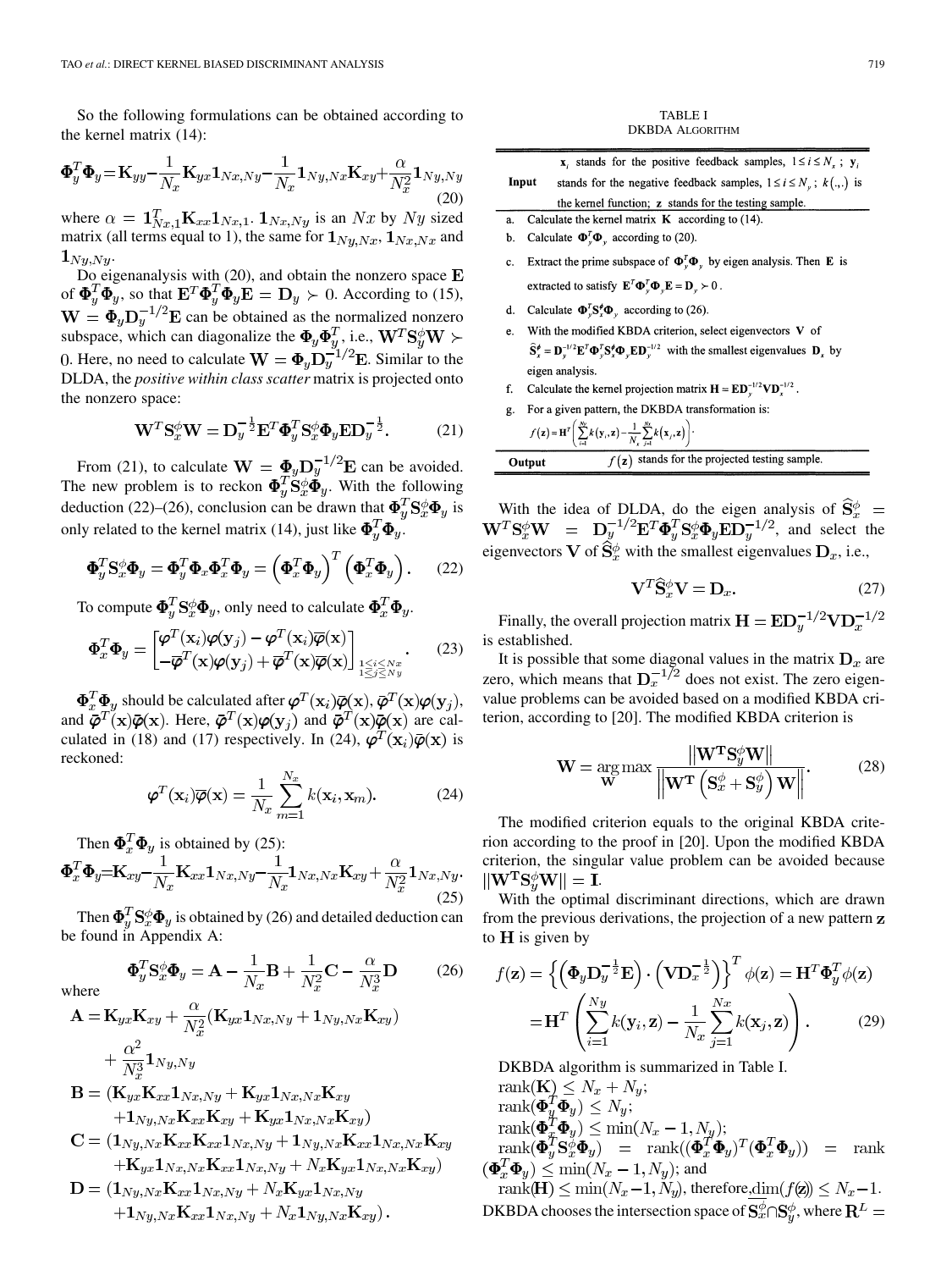TABLE II IDKBDA ALGORITHM

<span id="page-4-0"></span>In the  $i^{\text{th}}$  iteration, we have  $N_x$  positive samples and  $N_y$  negative samples and in the  $(i+1)$ <sup>th</sup> iteration, we have  $L<sub>x</sub>$  incremental positive samples and  $L<sub>v</sub>$  incremental negative samples.  $x<sub>v</sub>$  stands

- Input for the positive feedback samples;  $y_i$  stands for the negative feedback samples;  $k(.,.)$  is the kernel function; z stands for the testing sample.
- a. Calculate the incremental kernel matrices  ${}^{1}K_{x}$ ,  ${}^{1}K_{y}$ ,  ${}^{1}K_{y}$ ,  ${}^{1}K_{w}$ ,  ${}^{2}\mathbf{K}_{xx}$ ,  ${}^{2}\mathbf{K}_{xy}$ ,  ${}^{3}\mathbf{K}_{xy}$ , and  ${}^{2}\mathbf{K}_{yy}$  according to Appendix B.
- b. Calculate  $\widetilde{\Phi}_{y}^{T} \widetilde{\Phi}_{y}$ , the incremental version of  $\Phi_{y}^{T} \Phi_{y}$ , according to Appendix B.
- c. Extract the prime subspace of  $\widetilde{\Phi}_{y}^{T} \widetilde{\Phi}_{y}$  by eigen analysis or the incremental SVD in theorem 2. Then  $\mathbf E$  is extracted to satisfy  $\mathbf{E}^T \widetilde{\mathbf{\Phi}}_v^T \widetilde{\mathbf{\Phi}}_v \mathbf{E} = \mathbf{D}_v \succ 0$ .
- d. Calculate  $\widetilde{\Phi}_x^T \widetilde{\Phi}_y$ , the incremental version of  $\Phi_x^T \Phi_y$ , according to Appendix B.
- With the modified KBDA criterion, select eigenvectors V of e.  $\hat{S}_x^{\phi} = D_y^{-1/2} E^T \Phi_y^T \tilde{S}_x^{\phi} \Phi_y E D_y^{-1/2}$  with the smallest eigenvalues  $D_x$  by

eigen analysis. Here,  $\widetilde{\Phi}_{y}^{T} \widetilde{\mathbf{S}}_{x}^{*} \widetilde{\Phi}_{y} = \left(\widetilde{\Phi}_{x}^{T} \widetilde{\Phi}_{y}\right)^{t} \left(\widetilde{\Phi}_{x}^{T} \widetilde{\Phi}_{y}\right)^{t}$ 

- Calculate the kernel projection matrix  $\mathbf{H} = \mathbf{E} \mathbf{D}_v^{-1/2} \mathbf{V} \mathbf{D}_x^{-1/2}$ .  $f_{\perp}$
- For a given pattern, the IDKBDA transformation is: h.

$$
f(\mathbf{z}) = \mathbf{H}^T \left( \sum_{i=1}^{N_N} k(\mathbf{y}_i, \mathbf{z}) - \frac{1}{N_x} \sum_{j=1}^{N_x} k(\mathbf{x}_j, \mathbf{z}) \right).
$$
  
\nOutput  $f(\mathbf{z})$  stands for the projected testing sample.

 $S_x^{\phi} \oplus S_x^{\phi}$  (*L* is determined by the kernel parameter and kernel function).

The above theoretical rank analyzes show that DKBDA eliminates the SSS problem. Based on DKBDA, the CBIR RF performances can be much improved. A large number of experimental results are given in Section V.

DKBDA can be accelerated by the incremental technique. The deduction of the incremental DKBDA (IDKBDA) is given in [Appendix B](#page-8-0). The algorithm of IDKBDA is provided in Table II and many comparative experimental results are also provided in the Section V of this article.

## IV. IMAGE RETRIEVAL SYSTEM

For CBIR the search engine is required to feedback the most semantically relevant images after each previous RF iteration. The user will not label many images for each iteration and will usually only do a few iterations. Thus, the following CBIR framework is used into which any RF algorithm can be embedded.

As shown in Fig. 1, when a query is submitted, its low-level visual features are extracted. Then, all images in the database are sorted based on a similarity metric. If the user is satisfied with the result, the retrieval process is ended. If the user is not satisfied s/he can label some images as positive feedbacks and/or some images as negative feedbacks. Using this feedback process, the system is trained based on machine learning using the embedded RF algorithm. Then, all the images are re-sorted based on the recalculated similarity metric. If the user is still not content with the result, s/he repeats the process.







Fig. 2. User interface of the system.

Fig. 2 shows our query by example (QBE) system GUI. In our experiments the user first selects an image from the gallery and this image is then shown in the Preview Image window. Secondly, the user clicks the "Retrieval" button, and the images in the gallery are sorted using the similarity metric. Then, the user provides feedback by clicking on the "thumb up" or "thumb down" button according to his/her judgment of the relevance of the sorted images. Finally the user clicks the "Retrieval" button to resort the images in the gallery, which uses this feedback information. The last two steps can iterate to obtain a more satisfactory result. The number of iterations is shown in the Query Image/# Feedback window.

The "All Images" tab-page excludes the images marked as either relevant or irrelevant in previous iterations. For the next iteration only these images are resorted using the further modified metric. Consequently, the images marked for next iteration do not overlap with the previous feedback images. The "Retrieved" tab-page contains all images marked as relevant in previous iterations plus a number of the top images from the latest iteration.

## V. EXPERIMENT

In this section, we report the results of a large number of experiments using the CBIR platform described in the previous section and compared the performance between KDBA, CSM, and our new DKBDA algorithms for RF. For the experiments we used part of the Corel image database [\[9\]](#page-10-0), a real world database comprising 10 800 images. The images shown in Fig. 2 are from this database.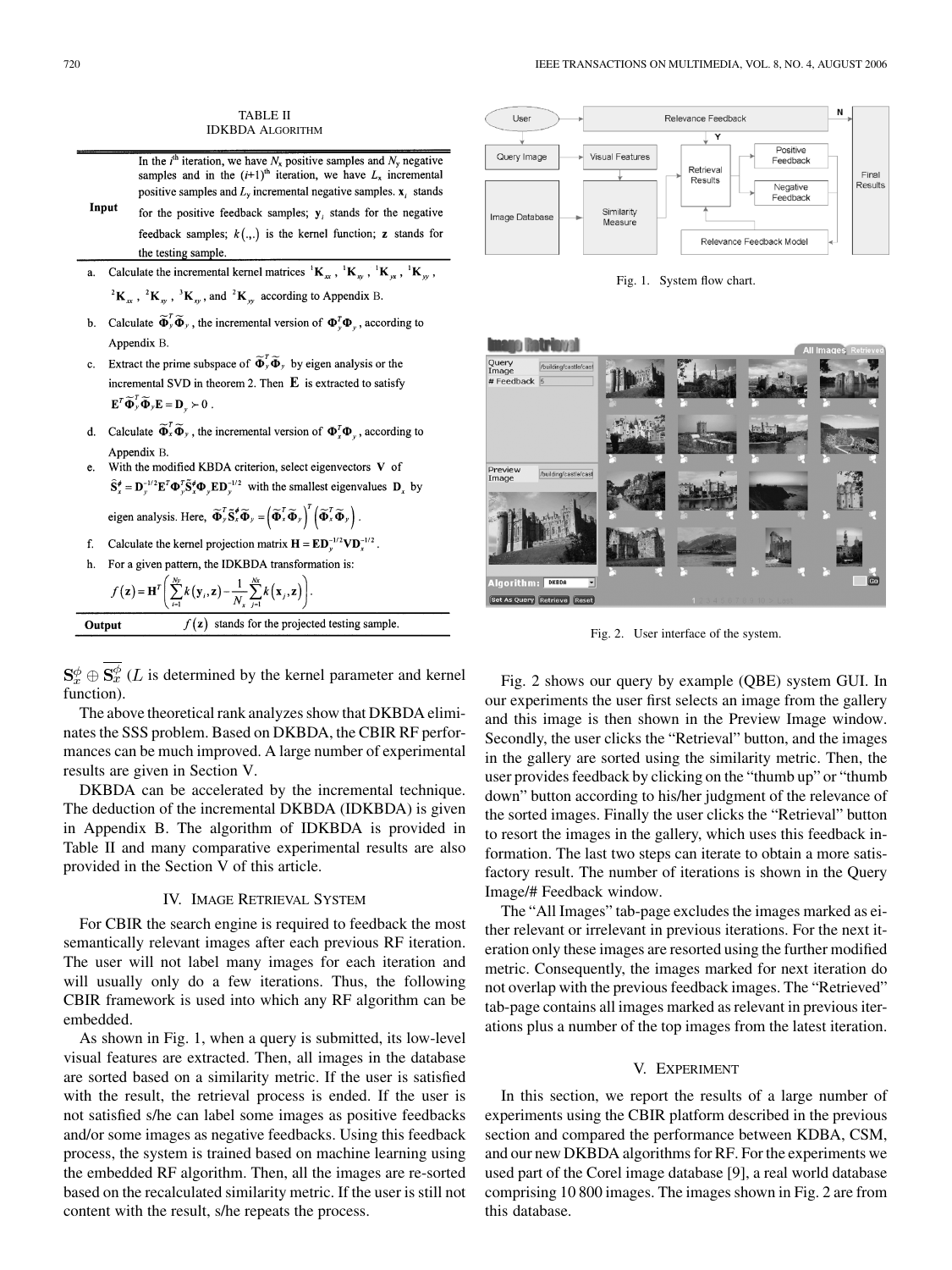<span id="page-5-0"></span>In the Corel Photo Gallery, each folder includes 100 images. However, the folders' names are not suitable as conceptual classes, because many images with similar concepts are not in the same folder and some images whose semantic contents are quite different are in the same folder. The existing folders in the Corel Photo Gallery were therefore ignored and all 10 800 images were manually divided into 80 concept groups. These concept groups were only used in the evaluation of the results of our experiments.

Generally in a CBIR RF system images are represented by the three main features: color [\[3\]](#page-10-0), [\[4\],](#page-10-0) and [\[10\]–\[12\]](#page-10-0), texture [\[5\]–\[10\]](#page-10-0), [\[12\],](#page-10-0) and shape [\[11\]–\[13\].](#page-10-0) For the color feature we select three measures, hue, saturation, and value. We use these to form a histogram [\[3\]](#page-10-0). Hue and saturation are both quantized into eight bins and value into four bins. A 128-dimensional Color coherence vector (CCV) [\[4\]](#page-10-0) in Lab color space and a 9-dimensional color moment feature in Luv color space are both employed. For the texture feature a pyramidal wavelet transform (PWT) is extracted from the Y component in YCbCr space. Every image is decomposed by the traditional pyramid-type wavelet transform with Haar wavelet. The mean and standard deviation are calculated in terms of the subbands at each decomposed level. PWT results in a feature vector of 24 values. In addition, we also extract the tree-structured wavelet transform (TWT) in form of a 104-dimensional feature.

Each of these features has its own power to characterize a type of image content. The system combines the color and texture features into a feature vector, and then normalizes it into a normal distribution.

Precision is widely used to evaluate retrieval performance. It is the ratio of the number of relevant images retrieved in the top  *retrieved images. In our experiments, comparisons are made* of the performances of the BDA, KBDA [\[24\], \[25\],](#page-11-0) SVM based RF [\[28\],](#page-11-0) and the direct BDA (DBDA is similar to the DLDA. We can substitute  $S_b$  and  $S_w$  by  $S_y$  and  $S_x$ , respectively. With this substitution, this direct version of BDA is obtained), DKBDA and its incremental version, IDKBDA.

Experiments with 300 different query images were performed. In the experiments there were nine iterations. For each iteration the top 48 images resulting from the resorted results were examined serially from the top and each image was marked as correct or incorrect. The first five correct images and the first five incorrect images were then used as feedback unless fewer such images were found among the top 48 in which case the fewer number found was used as feedback.

As can be seen in [Fig. 3](#page-6-0), the proposed DBDA algorithm consistently outperforms the BDA algorithm and the SVM RF algorithm. The images for the 300 query experiments were randomly selected. The first six figures show the average precision for the 300 experiments for the top ten, 20, 30, 40, 50, and 60 results. We note that for the results DBDA clearly gives a superior performance. There is more benefit from further iterations. In the case of the top ten results, after four iterations, the precision of the proposed DBDA is already higher than 90% while seven iterations are required for the BDA algorithm and more than nine iterations for the SVM RF. When more top results are considered, DKBDA again gives superior performance. The last six figures show

the standard deviation for the 300 experiments for the top ten, 20, 30, 40, and 60 results. These six figures correspond to the above six average precision figures, respectively. We note that the standard deviation of the DBDA is the smaller than that of BDA and SVM RF's under all of our experimental conditions. This shows that the proposed DBDA is stable for the retrieval problem.

As shown in [Fig. 4,](#page-7-0) in the kernel space the DKBDA also outperforms the KBDA consistently. The first six figures show the average precision for the 300 experiments for the top ten, 20, 30, 40, 50, and 60 results. Comparing with the experimental results in [Fig. 3](#page-6-0), both KBDA and DKBDA perform better than their non-kernel space versions. In the case of the top ten results, after three iterations, precisions of both KBDA and DKBDA are higher than 90%. Note that after three iterations there is little further improvement with any of the algorithms but that DKBDA still clearly gives a superior performance. The corresponding standard deviation is shown by the last six figures in [Fig. 4](#page-7-0) for the top ten, 20, 30, 40, and 60 results, respectively. DKBDA gives smallest values in most cases. In other word, the DKBDA is more stable than KBDA.

DKBDA is also compared with its incremental version ID-KBDA in all the experiments reported in [Fig. 4](#page-7-0). For all situations, the curves of IDKBDA press close to the DKBDA curves. Therefore, IDKBDA is proved to be of approximately the same capabilities as DKBDA, but it can speed up the DKBDA remarkably by saving about 20% of the running time (9 and 11 h for all the 300 queries and nine iterations for each query).

The problem of mislabeled samples is an open issue in small sample learning. The number of labeled samples is small. Therefore, when the number of the mislabeled samples is smaller than the correctly labeled samples, the learning machine can still obtain a correct model for the retrieval process by ignoring the minor mistake. However, if a user mislabels too many images during the relevance feedback, the learning will be misled to an incorrect retrieval model. Thereafter, the retrieval system cannot give a satisfactory performance.

In our experiments, the computer does the relevance feedback iterations automatically without mislabeled samples using the 80 concept groups described previously.

For each experiment, the concept group of the randomly selected image, which was to be used as the query image, was noted. For each iteration this concept group was compared with the concept groups of the top sorted images and when they are the same the image was labeled the positive feedback ("thumbs up") and when they are different, the image was labeled as a negative feedback ("thumbs down").

In all experiments, the Gaussian kernel  $K(\mathbf{x}, \mathbf{y})$  $e^{-\rho ||\mathbf{x}-\mathbf{y}||^2}$  is chosen. For SVM RF we chose  $\rho = 1$  and for the KBDA, DKBDA, and IDKBDA based RF's we chose  $\rho = 0.1$ . These values were chosen to give the best performance for these methods.

#### VI. DISCUSSION AND FUTURE WORK

In the proposed CBIR system and its RF algorithms, several aspects can be improved. For example, indexing techniques can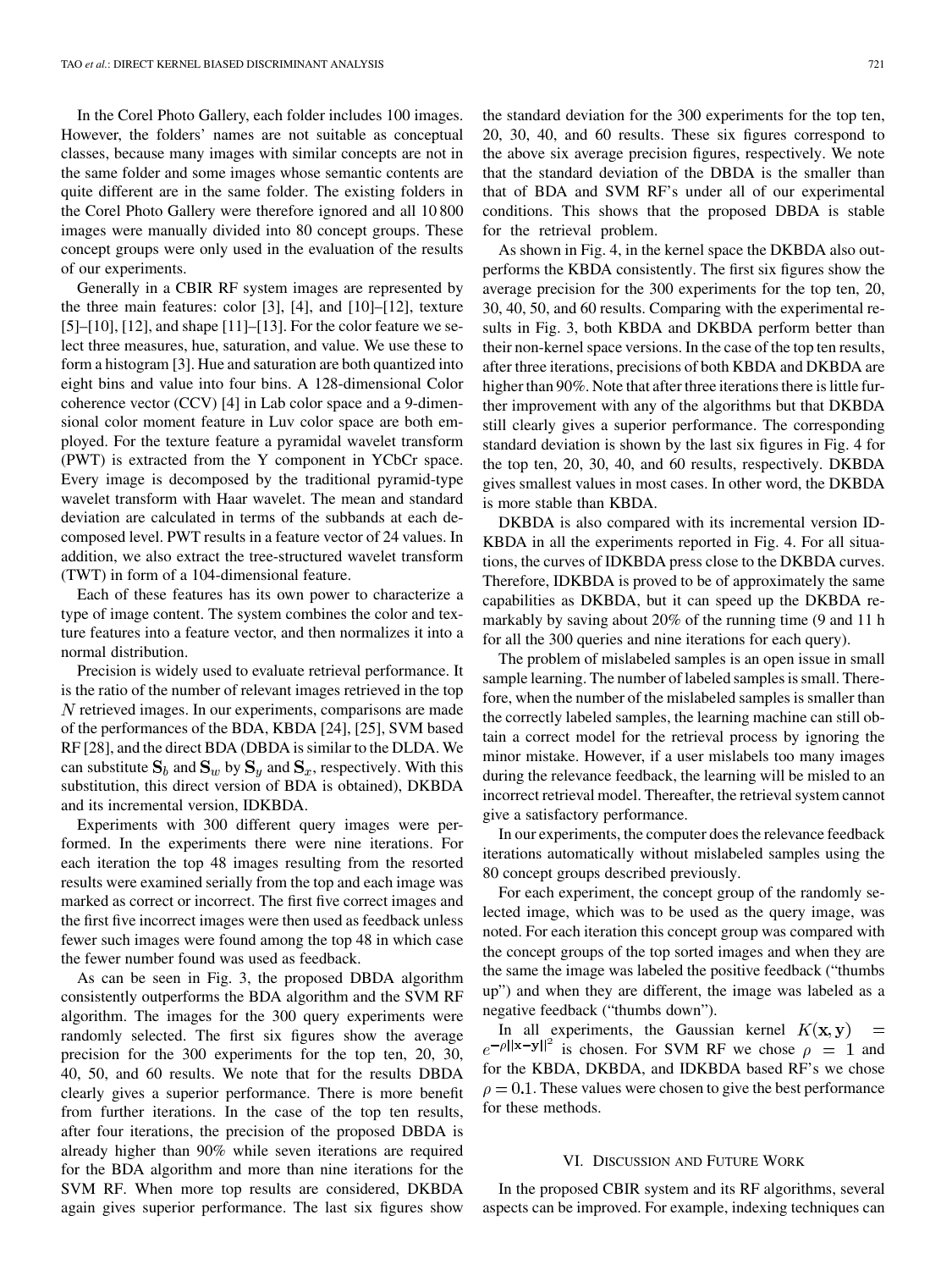<span id="page-6-0"></span>

Fig. 3. Average precision and the standard deviation of DBDA, BDA, and SVM.

improve both the speed and the precision. More low-level visual features can help better characterize the content of an image. The kernel parameters can be further tuned.

*Indexing*: a much larger image database will be utilized in the current platform. To accelerate the retrieval speed, the indexing of database is important. Recently, many image-indexing algorithms have been developed. There are two major styles, each of which has its intrinsic advantage. 1) Classification based indexing [\[35\]](#page-11-0) focuses on the improvement of retrieval precision. In this method, each image is assigned one or more distinct labels. Then, based on these labels, the indexing can be constructed through semantic classifications.

Thereafter, the search results will cater to most of the users. 2) Low-level visual feature based indexing is employed to speed up the retrieval. There are many feature-based indexing approaches such as a variety of tree-based indexing structures for high-dimensional databases and VQ and VA methods [\[2\]](#page-10-0). A promising approach is to combine the feature and classification information in the indexing structure to improve both speed and precision.

*Image Representation*: there are many other low-level visual features for image representation. New features may outperform the traditional ones, e.g., the Gabor wavelet feature [\[6\]](#page-10-0) and the edge direction histogram [\[11\].](#page-10-0)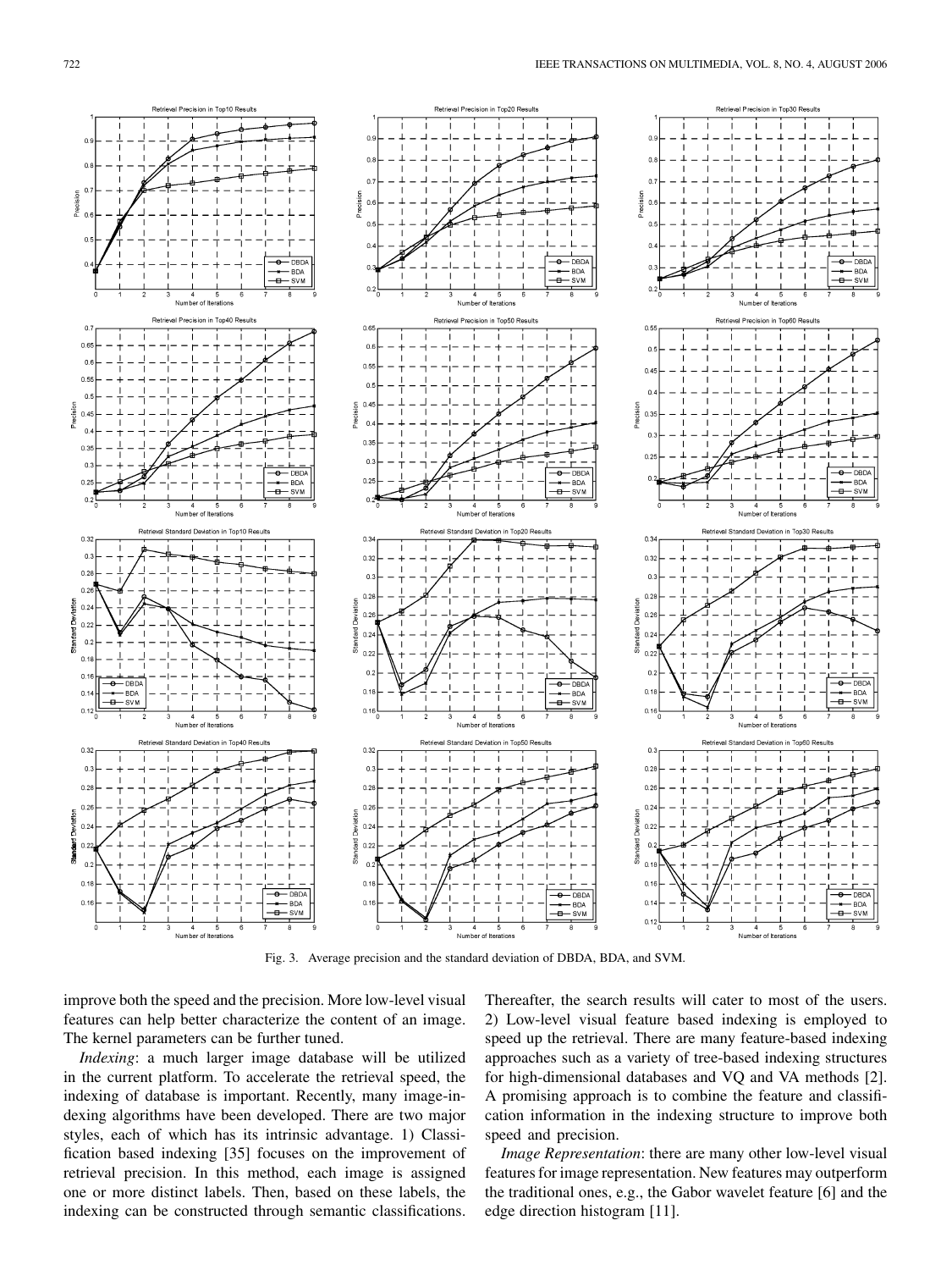<span id="page-7-0"></span>

Fig. 4. Average precision and the standard deviation of DKBDA, IDKBDA, and KBDA.

*Kernel Parameter Selection*: in DKBDA, different choices of kernel parameters affect its performance. How to select the kernel parameters is still an open issue. Recently, the tuning method was used to select the SVM parameters [\[28\]](#page-11-0). In the future, we plan to generalize the tuning method to select the parameters of kernel-based algorithms. For RF in CBIR, the training size of the training set is small, so the *leave-one-out* method to tune the parameters can be used.

### VII. CONCLUSION

Utilizing the direct idea to the biased discriminant analysis, this paper proposed a straightforward method of direct kernel BDA to solve the small sample size problem of the modified BDA in the kernel feature space. DKBDA removes the null space of the *negative scatter with respect to the positive centroid* matrix, and then the eigenvectors of the *positive within class scatter* matrix corresponding to the smallest eigenvalues are extracted as the most discriminant directions in the kernel space. Incremental DKBDA is also developed to speed up the DKBDA. From a large number of evaluation experiments based on the Corel image database of 10 800 images with 80 semantic concepts, the conclusion can be drawn that DKBDA and ID-KBDA outperform both the traditional kernel BDA and the support vector machine RF.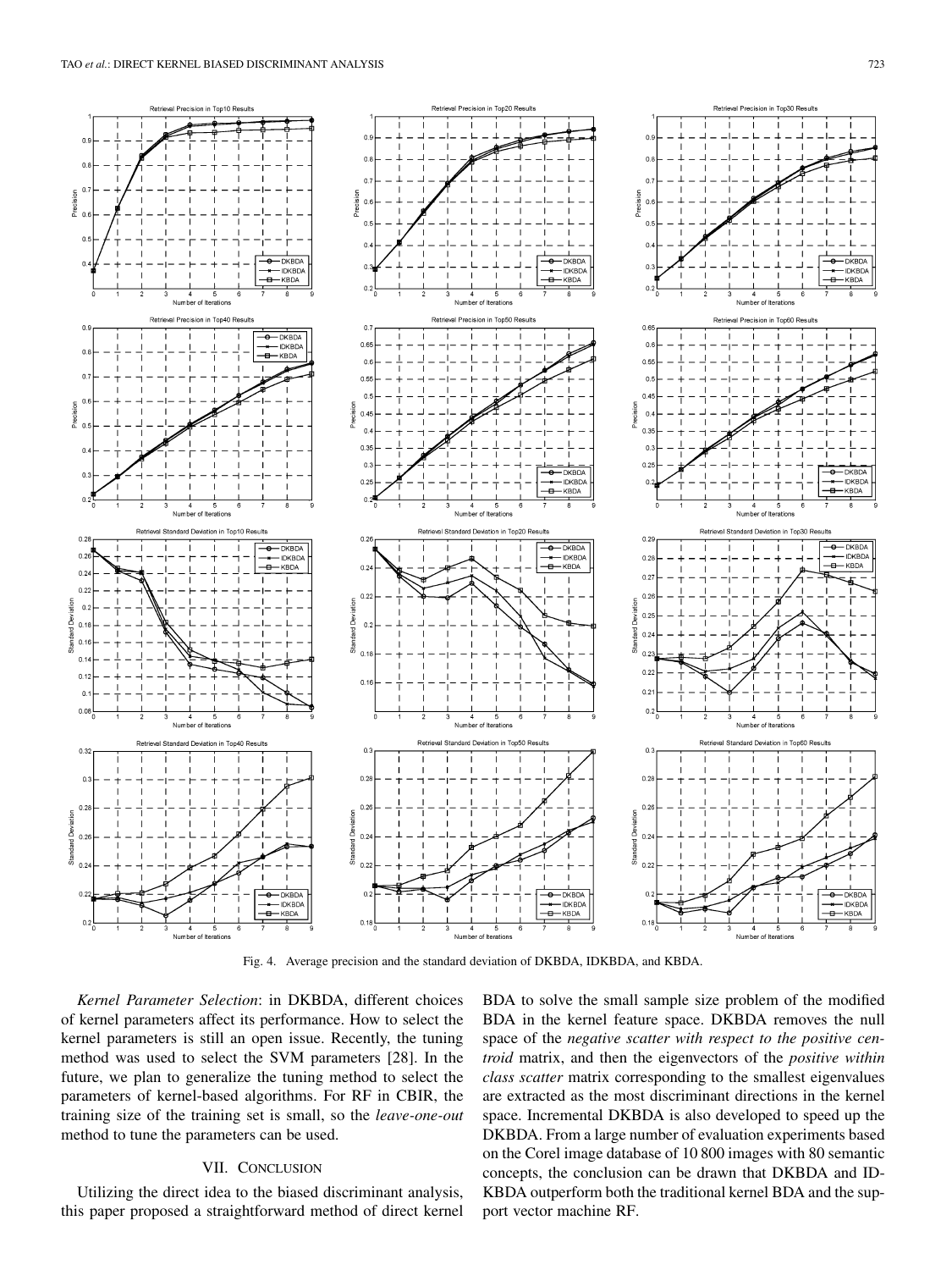## APPENDIX A

<span id="page-8-0"></span> $\mathbf{\Phi}_y^T \mathbf{\Phi}_y$ ,  $\mathbf{\Phi}_x^T \mathbf{\Phi}_y$ , and  $\mathbf{\Phi}_y^T \mathbf{S}_x^{\phi} \mathbf{\Phi}_y$  are calculated. 1) Calculate  $\mathbf{\Phi}_y^T \mathbf{\Phi}_y$ 

$$
\Phi_{y}^{T} \Phi_{y} = [\varphi^{T}(y_{i}) - \overline{\varphi}^{T}(x))(\varphi(y_{j}) - \overline{\varphi}(x))]_{\substack{1 \leq i \leq Ny \\ 1 \leq j \leq Ny}} \newline = [\varphi^{T}(y_{i})\varphi(y_{j}) - \varphi^{T}(y_{i})\overline{\varphi}(x) - \overline{\varphi}^{T}(x)\varphi(y_{j}) + \overline{\varphi}^{T}(x)\overline{\varphi}(x)]_{\substack{1 \leq i \leq Ny \\ 1 \leq j \leq Ny}} \newline \varphi^{T}(x)\overline{\varphi}(x) = \left(\frac{1}{N_{x}} \sum_{m=1}^{N_{x}} \varphi(x_{m})\right)^{T} \left(\frac{1}{N_{x}} \sum_{i=n}^{N_{x}} \varphi(x_{n})\right) \newline = \frac{1}{N_{x}^{2}} 1_{N_{x},1}^{T} K_{xx} 1_{N_{x},1} \newline \overline{\varphi}^{T}(x)\varphi(y_{j}) = \left(\frac{1}{N_{x}} \sum_{m=1}^{N_{x}} \varphi(x_{m})\right)^{T} \varphi(y_{j}) \newline = \frac{1}{N_{x}} \sum_{m=1}^{N_{x}} k(x_{m}, y_{j}), \newline \varphi^{T}(y_{i})\overline{\varphi}(x) = \varphi^{T}(y_{i}) \left(\frac{1}{N_{x}} \sum_{m=1}^{N_{x}} \varphi(x_{m})\right) \newline = \frac{1}{N_{x}} \sum_{m=1}^{N_{x}} k(y_{i}, x_{m})
$$

where  $\mathbf{1}_{Nx,1}$  is an  $Nx$  by 1 column vector (all terms equal to 1). Consequently,  $\mathbf{\Phi}_{y}^{T} \mathbf{\Phi}_{y}$  is given by

$$
\begin{aligned} \boldsymbol{\Phi}_{y}^{T}\boldsymbol{\Phi}_{y} \!=\! &\big[\boldsymbol{\varphi}^{T}(\mathbf{y}_{i})\boldsymbol{\varphi}(\mathbf{y}_{j}) \!-\! \boldsymbol{\varphi}^{T}(\mathbf{y}_{i})\overline{\boldsymbol{\varphi}}(\mathbf{x}) \\ &\!-\!\overline{\boldsymbol{\varphi}}^{T}(\mathbf{x})\boldsymbol{\varphi}(\mathbf{y}_{j}) \!+\! \overline{\boldsymbol{\varphi}}^{T}(\mathbf{x})\overline{\boldsymbol{\varphi}}(\mathbf{x})\big]_{\substack{1\leq i\leq Ny \\ 1\leq j\leq Ny}} \\ = &\mathbf{K}_{yy} \!-\! \frac{1}{N_{x}}\mathbf{K}_{yx}\mathbf{1}_{Nx,Ny} \\ &\qquad\qquad -\frac{1}{N_{x}}\mathbf{1}_{Ny,Nx}\mathbf{K}_{xy} \!+\! \frac{\alpha}{N_{x}^{2}}\mathbf{1}_{Ny,Ny}, \end{aligned}
$$

where  $\alpha = \mathbf{1}_{Nx,1}^T \mathbf{K}_{xx} \mathbf{1}_{Nx,1}$ .  $\mathbf{1}_{Nx,Ny}$ ,  $\mathbf{1}_{Ny,Nx}$ ,  $\mathbf{1}_{Nx,Nx}$ , and are  $Nx$  by  $Ny$  sized matrices with all terms equal to 1:

$$
\Phi_x^T \Phi_y = \left[ (\boldsymbol{\varphi}^T(\mathbf{x}_i) - \overline{\boldsymbol{\varphi}}^T(\mathbf{x})) (\boldsymbol{\varphi}(\mathbf{y}_j) - \overline{\boldsymbol{\varphi}}(\mathbf{x})) \right]_{\substack{1 \leq i \leq Nx \\ 1 \leq j \leq Ny \\ -\overline{\boldsymbol{\varphi}}^T(\mathbf{x}_i) \boldsymbol{\varphi}(\mathbf{y}_j) - \boldsymbol{\varphi}^T(\mathbf{x}_i) \overline{\boldsymbol{\varphi}}(\mathbf{x})} \n- \overline{\boldsymbol{\varphi}}^T(\mathbf{x}) \boldsymbol{\varphi}(\mathbf{y}_j) + \overline{\boldsymbol{\varphi}}^T(\mathbf{x}) \overline{\boldsymbol{\varphi}}(\mathbf{x}) \right]_{\substack{1 \leq i \leq Nx \\ 1 \leq j \leq Ny \\ 1 \leq j \leq Ny}} \n\boldsymbol{\varphi}^T(\mathbf{x}_i) \overline{\boldsymbol{\varphi}}(\mathbf{x}) = \boldsymbol{\varphi}^T(\mathbf{x}_i) \left( \frac{1}{N_x} \sum_{m=1}^{N_x} \boldsymbol{\varphi}(\mathbf{x}_m) \right) \n= \frac{1}{N_x} \sum_{m=1}^{N_x} k(\mathbf{x}_i, \mathbf{x}_m).
$$

Therefore,  $\mathbf{\Phi}_x^T \mathbf{\Phi}_y$  is obtained as

$$
\begin{aligned} \boldsymbol{\Phi}_x^T\boldsymbol{\Phi}_y =&\big[\boldsymbol{\varphi}^T(\mathbf{x}_i)\boldsymbol{\varphi}(\mathbf{y}_j)-\boldsymbol{\varphi}^T(\mathbf{x}_i)\overline{\boldsymbol{\varphi}}(\mathbf{x})\\ &-\overline{\boldsymbol{\varphi}}^T(\mathbf{x})\boldsymbol{\varphi}(\mathbf{y}_j)+\overline{\boldsymbol{\varphi}}^T(\mathbf{x})\overline{\boldsymbol{\varphi}}(\mathbf{x})\big]_{\substack{1\leq i\leq Nx\\1\leq j\leq Ny}}\\ =&\mathbf{K}_{xy}-\frac{1}{N_x}\mathbf{K}_{xx}\mathbf{1}_{Nx,Ny}-\frac{1}{N_x}\mathbf{1}_{Nx,Nx}\mathbf{K}_{xy}\\ &+\frac{\alpha}{N_x^2}\mathbf{1}_{Nx,Ny}.\end{aligned}
$$

2) Calculate 
$$
\Phi_y^T S_x^{\phi} \Phi_y
$$
  
\n
$$
\Phi_y^T S_x^{\phi} \Phi_y = \left( \mathbf{K}_{xy} - \frac{1}{N_x} \mathbf{K}_{xx} \mathbf{1}_{Nx, Ny} - \frac{1}{N_x} \mathbf{1}_{Nx, Nx} \mathbf{K}_{xy} + \frac{\alpha}{N_x^2} \mathbf{1}_{Nx, Ny} \right)^T
$$
\n
$$
\cdot \left( \mathbf{K}_{xy} - \frac{1}{N_x} \mathbf{K}_{xx} \mathbf{1}_{Nx, Ny} - \frac{1}{N_x} \mathbf{1}_{Nx, Nx} \mathbf{K}_{xy} + \frac{\alpha}{N_x^2} \mathbf{1}_{Nx, Ny} \right)
$$
\n
$$
= \mathbf{A} - \frac{1}{N_x} \mathbf{B} + \frac{1}{N_x^2} \mathbf{C} - \frac{\alpha}{N_x^3} \mathbf{D}
$$

where

$$
A = K_{yx}K_{xy} + \frac{\alpha}{N_x^2}(K_{yx}1_{Nx,Ny} + 1_{Ny,Nx}K_{xy})
$$
  
+ 
$$
\frac{\alpha^2}{N_x^3}1_{Ny,Ny},
$$
  

$$
B = (K_{yx}K_{xx}1_{Nx,Ny} + K_{yx}1_{Nx,Nx}K_{xy}
$$
  
+ 
$$
1_{Ny,Nx}K_{xx}K_{xy} + K_{yx}1_{Nx,Nx}K_{xy}),
$$
  

$$
C = (1_{Ny,Nx}K_{xx}K_{xx}1_{Nx,Ny} + 1_{Ny,Nx}K_{xx}1_{Nx,Nx}K_{xy})
$$
  
+ 
$$
K_{yx}1_{Nx,Nx}K_{xx}1_{Nx,Ny} + N_xK_{yx}1_{Nx,Nx}K_{xy}),
$$
  

$$
D = (1_{Ny,Nx}K_{xx}1_{Nx,Ny} + N_xK_{yx}1_{Nx,Ny}K_{xy}).
$$

## APPENDIX B

DKBDA can be accelerated by the incremental technique. Assume in the  $i<sup>th</sup>$  iteration, we have  $N_x$  positive samples and negative samples and in the  $(i+1)$ <sup>th</sup> iteration, we have incremental positive samples and  $L<sub>y</sub>$  incremental negative samples. The deduction is given as follows.

In the  $i^{\text{th}}$  iteration, the kernel matrix is , where  ${}^{0}\mathbf{K}_{yx} = {}^{0}\mathbf{K}_{xy}^T$ , and in the  $(i+1)$ <sup>th</sup> iteration, the kernel matrix is  $\mathbf{K} = \begin{bmatrix} \frac{\mathbf{K}^T x}{\alpha} & \frac{\mathbf{K}^T x}{\alpha} \end{bmatrix}$ , where .  $\mathbf{K}_{xx} = \begin{bmatrix} \mathbf{K}_{xx} & \mathbf{K}_{xx} \\ \mathbf{K}_{xx} & 2\mathbf{K} \end{bmatrix}, \mathbf{K}_{xy} = \begin{bmatrix} \mathbf{K}_{xy} & \mathbf{K}_{xy} \\ 2\mathbf{K} & 3\mathbf{K} \end{bmatrix}$ , and . We denote the elements of these submatrices by the kernel function:

$$
{}^{0}\mathbf{K}_{xx} = [k(\mathbf{x}_i, \mathbf{x}_j)]_{\substack{1 \leq i \leq Nx \\ 1 \leq j \leq Nx}} \newline {}^{0}\mathbf{K}_{xy} = [k(\mathbf{x}_i, \mathbf{y}_j)]_{\substack{1 \leq i \leq Nx \\ 1 \leq j \leq Ny}} \newline {}^{0}\mathbf{K}_{yx} = {}^{0}\mathbf{K}_{xy}^{T} \newline {}^{0}\mathbf{K}_{yy} = [k(\mathbf{y}_i, \mathbf{y}_j)]_{\substack{1 \leq i \leq Ny \\ 1 \leq j \leq Ny}} \newline {}^{1}\mathbf{K}_{xx} = [k(\mathbf{x}_i, \mathbf{x}_j)]_{\substack{1 \leq i \leq Ny \\ Nx+1 \leq j \leq Nx+Lx}} \newline {}^{1}\mathbf{K}_{xy} = [k(\mathbf{x}_i, \mathbf{y}_j)]_{\substack{1 \leq i \leq Nx \\ Ny+1 \leq j \leq Ny+Ly}} \newline {}^{1}\mathbf{K}_{yx} = {}^{1}\mathbf{K}_{xy}^{T} \newline {}^{1}\mathbf{K}_{yy} = [k(\mathbf{y}_i, \mathbf{y}_j)]_{\substack{1 \leq i \leq Ny \\ Ny+1 \leq j \leq Ny+Lx}} \newline {}^{2}\mathbf{K}_{xx} = [k(\mathbf{x}_i, \mathbf{x}_j)]_{\substack{Nx+1 \leq i \leq Nx+Lx \\ Nx+1 \leq j \leq Ny+Lx}} \newline {}^{3}\mathbf{K}_{xy} = [k(\mathbf{x}_i, \mathbf{y}_j)]_{\substack{Nx+1 \leq i \leq Ny+Lx \\ Ny+1 \leq j \leq Ny+Ly}} \newline {}^{2}\mathbf{K}_{yy} = [k(\mathbf{y}_i, \mathbf{y}_j)]_{\substack{Ny+1 \leq i \leq Ny+Lx \\ Ny+1 \leq j \leq Ny+Ly}} \newline {}^{2}\mathbf{K}_{yy} = [k(\mathbf{y}_i, \mathbf{y}_j)]_{\substack{Ny+1 \leq i \leq Ny+Ly \\ Ny+1 \leq j \leq Ny+Ly}} \newline {}^{1}\mathbf{K}_{yy} = [k(\mathbf{y}_i, \mathbf{y}_j)]_{\substack{N+1 \leq i \leq Ny+Ly \\ Ny+1 \leq j \leq Ny+Ly}} \newline {}^{1}\mathbf{K}_{yy} = [k(\mathbf
$$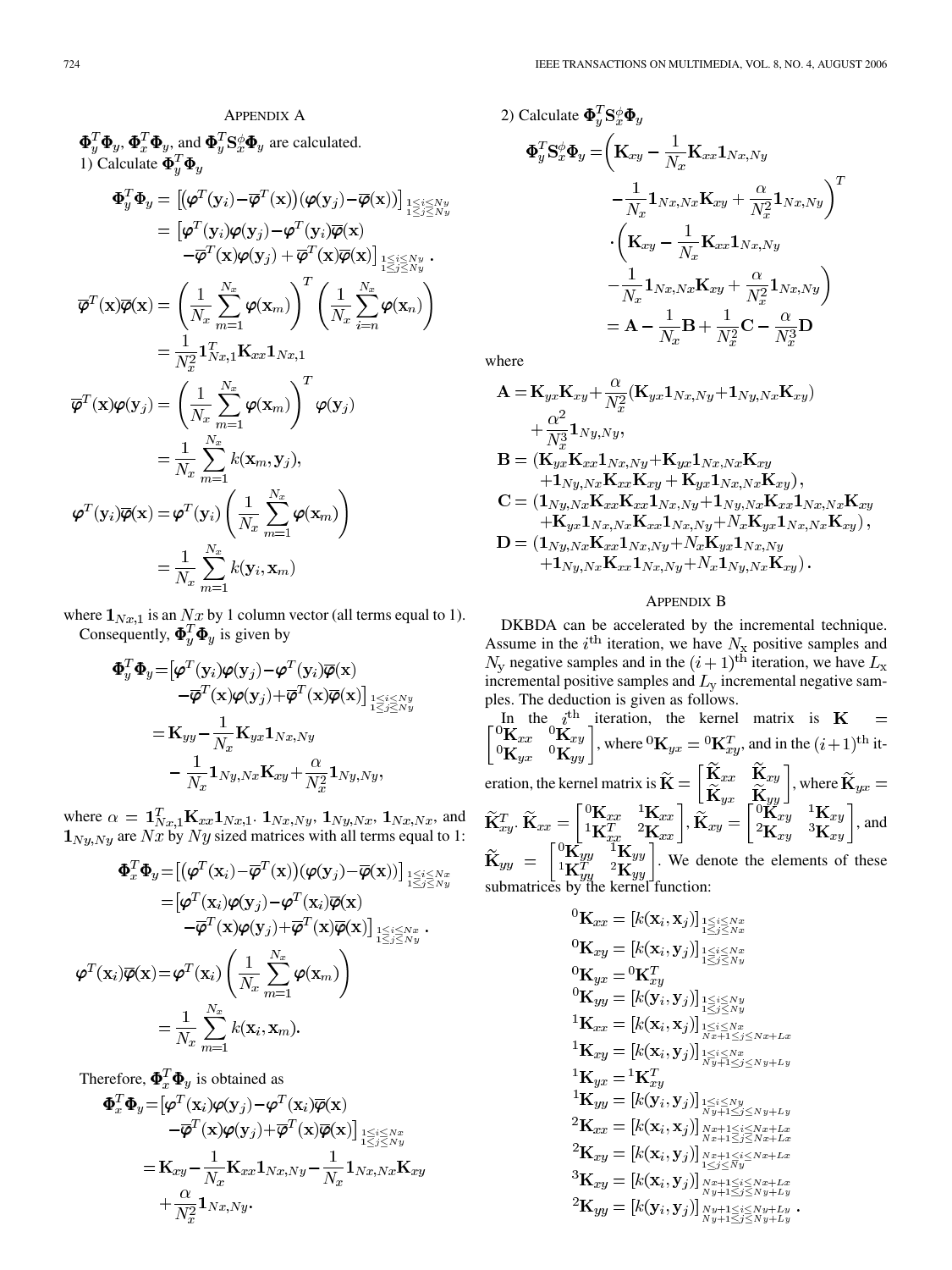The incremental DKBDA depends on the incremental kernel matrix and eigenvalue decomposition.

The incremental version of  $\mathbf{\Phi}_y^T \mathbf{\Phi}_y$  is shown at the bottom of the page.

, where  $\varepsilon$  is a small value. .  $\mathbf{1}_{Nx,Ny}$  is an Nx by Ny sized matrix with all terms equal to 1, so are  $1_{Ny,Nx}$ ,  $1_{Nx,Nx}$  and  $1_{Ny,Ny}$ .

The incremental version of  $\mathbf{\Phi}_x^T \mathbf{\Phi}_y$  is shown at the top of the next page.

, where  $\xi$  is a small value. Then we have the incremental version of  $\mathbf{\Phi}_v \mathbf{S}_x^{\phi} \mathbf{\Phi}_y$  as

$$
\begin{aligned} \widetilde{\Phi}^T_y\widetilde{\mathbf{S}}^{\phi}_x\widetilde{\Phi}_y=&\Big(\widetilde{\Phi}^T_x\widetilde{\Phi}_y\Big)^T\left(\widetilde{\Phi}^T_x\widetilde{\Phi}_y\right)\\ =&\begin{bmatrix}\mathbf{\Phi}^T_x\mathbf{\Phi}_y&\mathbf{\Pi}_{12} \\ \mathbf{\Pi}_{21}&\mathbf{\Pi}_{22}\end{bmatrix}^T\begin{bmatrix}\mathbf{\Phi}^T_x\mathbf{\Phi}_y&\mathbf{\Pi}_{12} \\ \mathbf{\Pi}_{21}&\mathbf{\Pi}_{22}\end{bmatrix}\\ =&\begin{bmatrix}\mathbf{\Phi}^T_y\mathbf{\Phi}_x\mathbf{\Phi}^T_x\mathbf{\Phi}_y+\mathbf{\Pi}_{12}^T\mathbf{\Pi}_{21}&\mathbf{\Phi}^T_y\mathbf{\Phi}_x\mathbf{\Pi}_{12}+\mathbf{\Pi}_{12}^T\mathbf{\Pi}_{22} \\ \mathbf{\Pi}_{21}^T\mathbf{\Phi}^T_x\mathbf{\Phi}_y+\mathbf{\Pi}_{22}^T\mathbf{\Pi}_{21}&\mathbf{\Pi}_{21}^T\mathbf{\Pi}_{12}+\mathbf{\Pi}_{22}^T\mathbf{\Pi}_{22}\end{bmatrix}.\end{aligned}
$$

To conduct the incremental learning, we also need the incremental singular value decomposition (SVD).

*Theorem 1:* ([\[36\]](#page-11-0))

If 
$$
USV^T = M
$$
, then  $[U \t J] \begin{bmatrix} S & U^T C \\ 0 & J^T H \end{bmatrix} \begin{bmatrix} V & 0 \\ 0 & I \end{bmatrix}^T =$   
[M C], where  $H = (I - UU^T)C \xrightarrow{QR\text{ Decomposition}} JK$ .

Let  $\mathbf{Q} = \begin{bmatrix} \mathbf{S} & \mathbf{U}^T \mathbf{C} \\ 0 & \mathbf{J}^T \mathbf{H} \end{bmatrix} \xrightarrow{\text{SVD}} \mathbf{U}' \mathbf{S}' \mathbf{V}'$ , then we get the incremental version of SVD as

$$
([\mathbf{U} \ \ \mathbf{J}] \mathbf{U}') \mathbf{S}' \left( \begin{bmatrix} \mathbf{V} & 0 \\ 0 & \mathbf{I} \end{bmatrix} \mathbf{V}' \right)^T = [\mathbf{M} \ \ \mathbf{C}].
$$

*Theorem 2:* Given  $\mathbf{U}\mathbf{S}\mathbf{V}^T = \mathbf{M}$ , then  $\begin{bmatrix} \mathbf{M} & \mathbf{C} \\ \mathbf{T} & \end{bmatrix}$  can be decomposed by

where . Let and the incremental SVD of the matrix is . Theorem 2 can be obtained from Theorem1 easily.

$$
\begin{split} \tilde{\Phi}_{y}^{T}\tilde{\Phi}_{y} & = \left( \tilde{\mathbf{K}}_{yy} - \frac{1}{N_{x} + L_{x}} \tilde{\mathbf{K}}_{yx} \mathbf{1}_{Nx+Lx,Ny+Ly} - \frac{1}{N_{x} + L_{x}} \mathbf{1}_{Ny+Ly,Nx+Lx} \tilde{\mathbf{K}}_{xy} + \frac{\tilde{\alpha}}{(N_{x} + L_{x})^{2}} \mathbf{1}_{Ny+Ly,Ny+Ly} \right) \\ & = \begin{bmatrix} {}^{0}\mathbf{K}_{yy} & {}^{1}\mathbf{K}_{yy} \\ {}^{1}\mathbf{K}_{yy}^{T} & {}^{2}\mathbf{K}_{yy} \end{bmatrix} + \frac{\tilde{\alpha}}{(N_{x} + L_{x})^{2}} \begin{bmatrix} \mathbf{1}_{Ny,Ny} & \mathbf{1}_{Ny,Ly} \\ \mathbf{1}_{Lx,Ny} & \mathbf{1}_{Lx,Ly} \end{bmatrix} - \frac{1}{N_{x} + L_{x}} \begin{bmatrix} {}^{0}\mathbf{K}_{xy}^{T} & {}^{2}\mathbf{K}_{xy}^{T} \\ {}^{1}\mathbf{K}_{xy}^{T} & {}^{3}\mathbf{K}_{xy} \end{bmatrix} \begin{bmatrix} \mathbf{1}_{Nx,Ny} + Lx \\ \mathbf{1}_{Lx,Ny} & \mathbf{1}_{Lx,Ly} \end{bmatrix} \\ & - \frac{1}{N_{x} + L_{x}} \begin{bmatrix} \mathbf{1}_{Ny,Nx} & \mathbf{1}_{Ny,Lx} \\ \mathbf{1}_{Ly,Nx} & \mathbf{1}_{Ly,Lx} \end{bmatrix} \begin{bmatrix} {}^{0}\mathbf{K}_{xy} & {}^{1}\mathbf{K}_{xy} \\ {}^{2}\mathbf{K}_{xy} & {}^{3}\mathbf{K}_{xy} \end{bmatrix} \\ & = \begin{bmatrix} {}^{0}\mathbf{K}_{xy} & {}^{1}\mathbf{K}_{yy} \\ {}^{1}\mathbf{K}_{yy}^{T} & {}^{2}\mathbf{K}_{yy} \end{bmatrix} + \frac{\tilde{\alpha}}{(N_{x} + L_{x})^{2}} \begin{bmatrix} \mathbf{1}_{Ly,Ny} & \mathbf{1}_{Ny,Ly} \\ \mathbf{1}_{Ly,Ny} & \mathbf{1}_{Ly,Ly} \end{bmatrix} \\ & - \frac{1}{N_{x} + L_{x}} \begin{bmatrix} {}^{0}\mathbf{K}_{xy}^{T} \mathbf{1}_{Nx
$$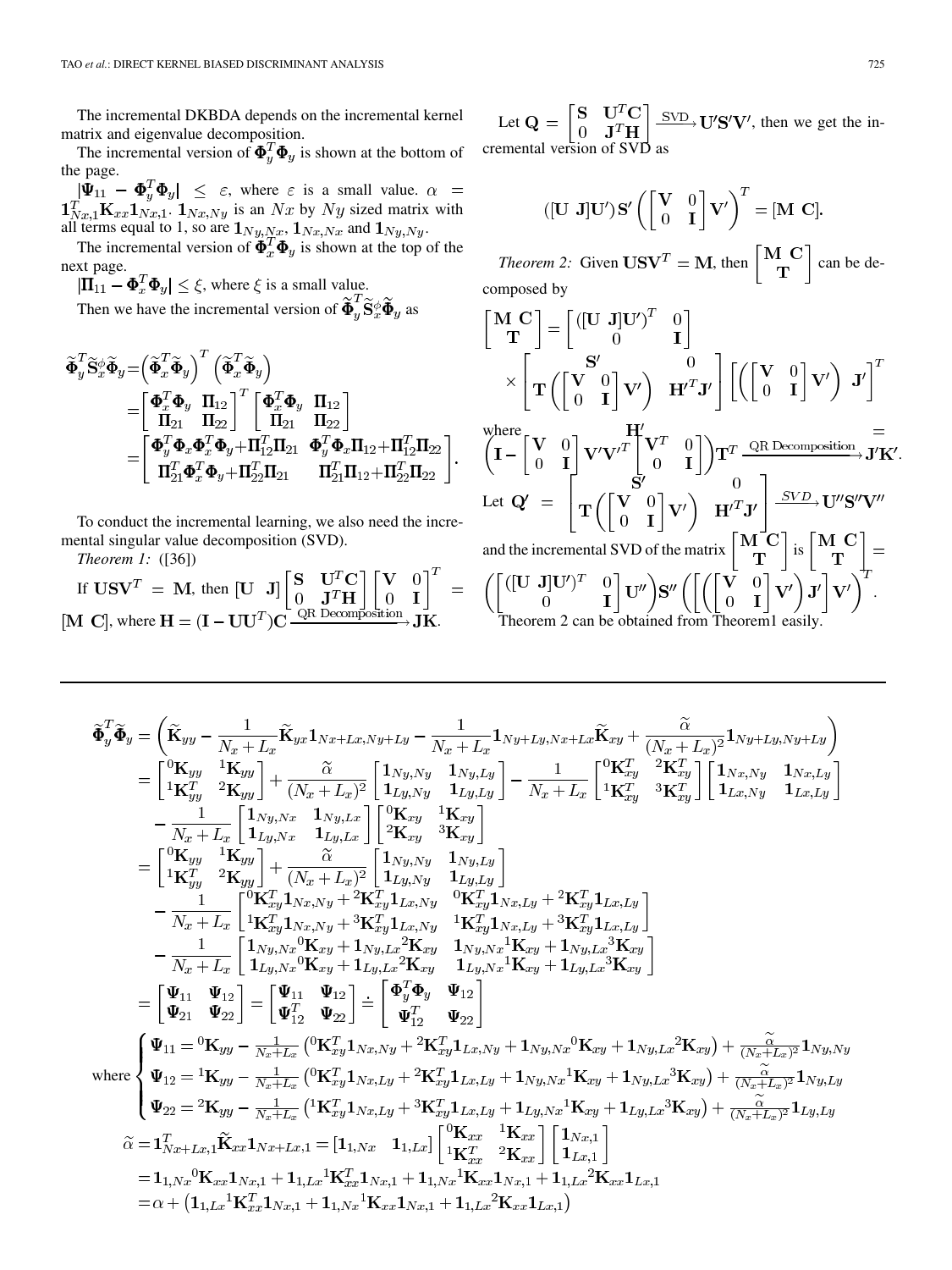<span id="page-10-0"></span>
$$
\begin{split}\n\widetilde{\Phi}_{x}^{T}\widetilde{\Phi}_{y} & = \left(\widetilde{\mathbf{K}}_{xy} - \frac{1}{N_{x}+L_{x}}\widetilde{\mathbf{K}}_{xx}\mathbf{1}_{Nx+Lx,Ny+Ly} - \frac{1}{N_{x}+L_{x}}\mathbf{1}_{Nx+Lx,Nx+Lx}\widetilde{\mathbf{K}}_{xy} + \frac{\widetilde{\alpha}}{(N_{x}+L_{x})^{2}}\mathbf{1}_{Nx+Lx,Ny+Ly} \right) \\
&= \begin{bmatrix}\n\frac{0}{2}\mathbf{K}_{xy} & \frac{1}{2}\mathbf{K}_{xy} \\
2\mathbf{K}_{xy} & \frac{3}{2}\mathbf{K}_{xy}\n\end{bmatrix} + \frac{\widetilde{\alpha}}{(N_{x}+L_{x})^{2}}\begin{bmatrix}\n\frac{1}{2}\mathbf{1}_{Nx,Ny} & \frac{1}{2}\mathbf{1}_{Nx,Ly} \\
\frac{1}{2}\mathbf{K}_{xy} & \frac{1}{2}\mathbf{K}_{xy}\n\end{bmatrix} - \frac{1}{N_{x}+L_{x}}\begin{bmatrix}\n\frac{0}{2}\mathbf{K}_{xx} & \frac{1}{2}\mathbf{K}_{xx} \\
\frac{1}{2}\mathbf{K}_{xx} & \frac{1}{2}\mathbf{K}_{xx}\n\end{bmatrix}\begin{bmatrix}\n\frac{1}{2}\mathbf{K}_{xx} & \frac{1}{2}\mathbf{K}_{xx} \\
\frac{1}{2}\mathbf{K}_{xy} & \frac{1}{2}\mathbf{K}_{xy}\n\end{bmatrix} \\
&= \begin{bmatrix}\n\frac{0}{2}\mathbf{K}_{xy} & \frac{1}{2}\mathbf{K}_{xy} \\
2\mathbf{K}_{xy} & \frac{1}{2}\mathbf{K}_{xy}\n\end{bmatrix} + \frac{\widetilde{\alpha}}{(N_{x}+L_{x})^{2}}\begin{bmatrix}\n\frac{1}{2}\mathbf{K}_{xy} & \frac{1}{2}\mathbf{K}_{xy} \\
\frac{1}{2}\mathbf{K}_{xy} & \frac{1}{2}\mathbf{K}_{xy}\n\end{bmatrix} \\
&- \frac{1}{N_{x}+L_{x}}\begin{bmatrix}\n\frac{0}{2}\mathbf{K}_{xx}\mathbf{1}_{Nx,Ny} + \frac{1}{2}\mathbf{K}_{xx}\mathbf{1}_{Lx,Ny} & \frac{0}{2}\mathbf{K}_{xx}\mathbf{1}_{Nx
$$

The incremental DKBDA can be obtained with the theorem 2. Two conditions can guarantee its rightness:

- 1)  $\|\Psi_{11} \Phi_u^T \Phi_y\| \leq \varepsilon$ , where  $\varepsilon$  is a small value.
- 2)  $\|\Pi_{11} \Phi_x^T \Phi_y\| \leq \xi$ , where  $\xi$  is a small value.

With the two conditions (for the incremental SVD) and the incremental computation of the kernel matrix  $K, \pmb{\Phi}_v^T \pmb{\Phi}_v, \pmb{\Phi}_x^T \pmb{\Phi}_v$ , and  $\mathbf{\Phi}_y^T \mathbf{S}_x^{\phi} \mathbf{\Phi}_y$ , the incremental version DKBDA can be obtained as in [Table II](#page-4-0).

#### ACKNOWLEDGMENT

The authors thank Professor P. King (University of London) for helpful discussions and assistance with the presentation of this material. They also thank J. Li for her assistance on the incremental learning.

#### **REFERENCES**

- [1] A. Smeulders, M. Worring, S. Santini, A. Gupta, and R. Jain, "Contentbased image retrieval at the end of the early years," *IEEE Trans. Pattern Anal. Mach. Intell.*, vol. 22, no. 12, pp. 1349–1380, Dec. 2000.
- [2] W. Ma and H. Zhang, "Content-based image indexing and retrieval," in *Handbook of Multimedia Computing*, B. Furht ed. Boca Raton, FL: CRC, 1998, pp. 227–254.
- [3] M. Swain and D. Ballard, "Color indexing," *Int. J. Comput. Vis.*, vol. 7, no. 1, pp. 11–32, 1991.
- [4] G. Pass, R. Zabih, and J. Miller, "Comparing images using color coherence vectors," in *Proc. ACM Multimedia*, 1996, pp. 65–73.
- [5] H. Tamura, S. Mori, and T. Yamawaki, "Texture features corresponding to visual perception," *IEEE Trans. Syst., Man, Cybern.*, vol. SMC-8, no. 6, pp. 460–473, Jun. 1978.
- [6] B. Manjunath and W. Ma, "Texture features for browsing and retrieval of image data," *IEEE Trans. Pattern Anal. Mach. Intell.*, vol. 18, no. 8, pp. 837–842, Aug. 1996.
- [7] J. Mao and A. Jain, "Texture classification and segmentation using multiresolution simultaneous autoregressive models," *Pattern Recognit.*, vol. 25, no. 2, pp. 173–188, 1992.
- [8] T. Chang and C. Kuo, "Texture analysis and classification with treestructured wavelet transform," *IEEE Trans. Image Process.*, vol. 2, no. 4, pp. 429–441, Oct. 1993.
- [9] J. Wang, J. Li, and G. Wiederhold, "SIMPLIcity: semantics-sensitive integrated matching for picture libraries," *IEEE Trans. Pattern Anal. Mach. Intell.*, vol. 23, no. 9, pp. 947–963, Sep. 2001.
- [10] B. Manjunath, J. Ohm, V. Vasudevan, and A. Yamada, "Color and texture descriptors circuits and systems for video technology," *IEEE Trans. Circuits Syst. Video Technol.*, vol. 11, no. 6, pp. 703–715, June 2001.
- [11] A. Jain and A. Vailaya, "Image retrieval using color and shape," *Pattern Recognit.*, vol. 29, no. 8, pp. 1233–1244, Aug. 1996.
- [12] W. Niblack, R. Barber, W. Equitz, M. Flickner, E. Glasman, D. Petkovic, P. Yanker, C. Faloutsos, and G. Taubino, "The QBIC project: querying images by content using color, texture, and shape," in *Proc. SPIE, Storage and Retrieval for Images and Video Databases*, Feb. 1993, pp. 173–181.
- [13] A. Jain and A. Vailaya, "Shape-based retrieval: a case study with trademark image databases," *Pattern Recognit.*, vol. 31, no. 9, pp. 1369–1390, 1998.
- [14] Y. Ishikawa, R. Subramanya, and C. Faloutsos, "Mindreader: querying databases through multiple examples," in *Proc. Int. Conf. Very Large Data Base*, 1998, pp. 433–438.
- [15] Y. Rui, T. Huang, M. Ortega, and S. Mehrotra, "Relevance feedback: a power tool in interactive content-based image retrieval," *IEEE Trans. Circuits Syst. Video Technol.*, vol. 8, no. 5, pp. 644–655, Sep. 1998.
- [16] Y. Rui, T. Huang, and S. Mehrotra, "Relevance feedback techniques in interactive content-based image retrieval," in *Proc. SPIE, Storage and Retrieval of Images and Video Databases VI*, 1998, vol. 3312, pp. 25–36.
- [17] Y. Rui, T. Huang, and S. Chang, "Image retrieval: current techniques, promising directions and open issues," *J. Vis. Commun. Image Represent.*, vol. 10, no. 1, pp. 1–23, Mar. 1999.
- [18] K. Fukunaga*, Statistical Pattern Recognition*, 2nd ed. Boston, MA: Academic, 1990.
- [19] Y. Cheng, Y. Zhuang, and J. Yang, "Optimal fisher discriminant analysis using the rank decomposition," *Pattern Recognit.*, vol. 25, pp. 101–111, 1992.
- [20] K. Liu, Y. Cheng, J. Yang, and X. Liu, "An efficient algorithm for Foley-Sammon optimal set of discriminant vectors by algebraic method," *Pattern Recognit.*, vol. 6, pp. 817–829, 1992.
- [21] D. Swets and J. Weng, "Discriminant analysis and eigenspace partition tree for face and object recognition from views," in *Proc. IEEE International Conference on Automatic Face and Gesture Recognition*, Oct. 1996, pp. 192–197.